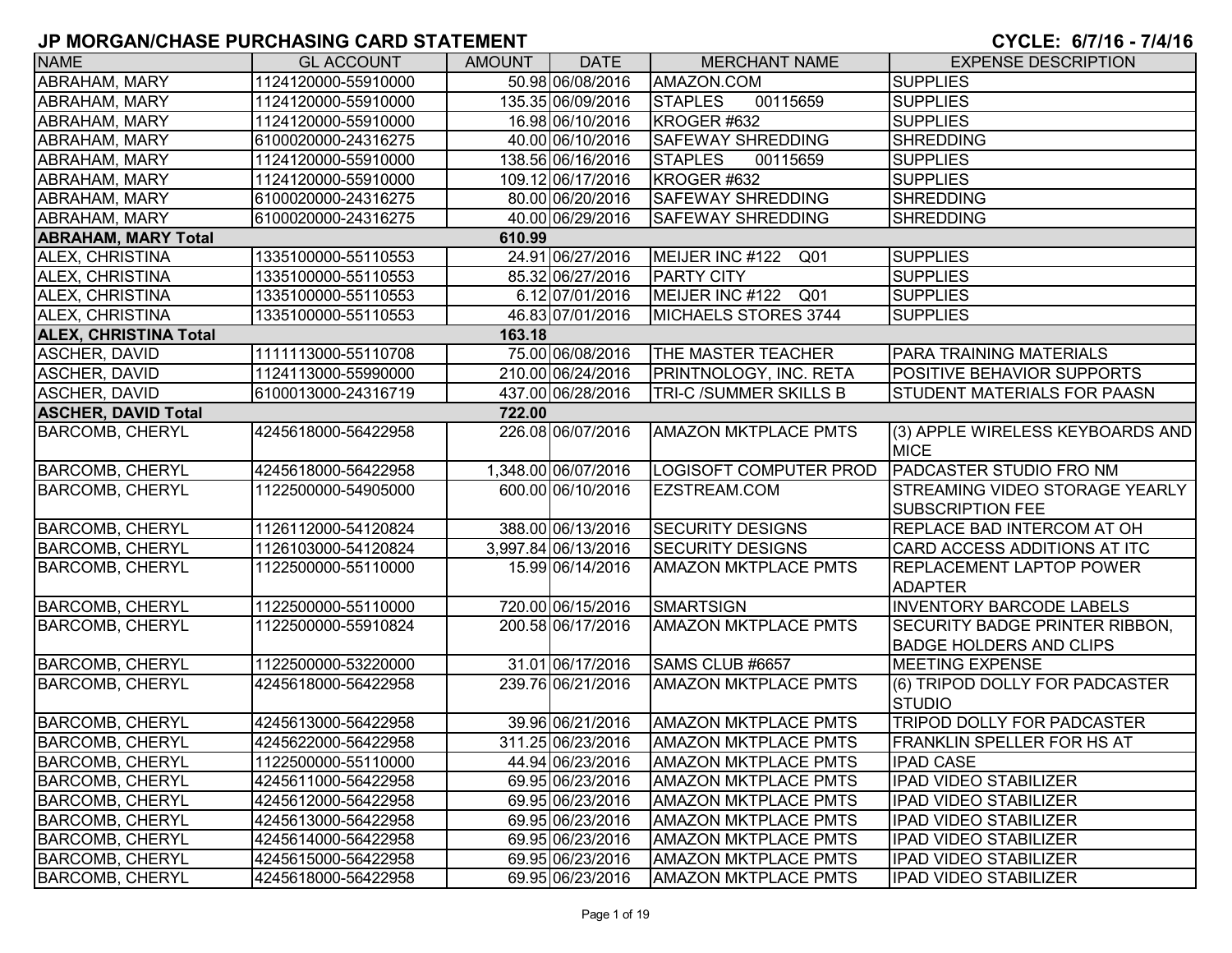| <b>NAME</b>                  | <b>GL ACCOUNT</b>   | <b>AMOUNT</b> | <b>DATE</b>         | <b>MERCHANT NAME</b>                          | <b>EXPENSE DESCRIPTION</b>           |
|------------------------------|---------------------|---------------|---------------------|-----------------------------------------------|--------------------------------------|
| <b>BARCOMB, CHERYL</b>       | 1122500000-55910000 |               | 93.09 06/24/2016    | <b>AMAZON MKTPLACE PMTS</b>                   | <b>OFFICE SUPPLIES</b>               |
| <b>BARCOMB, CHERYL</b>       | 1122500000-55910000 |               | 88.95 06/27/2016    | <b>AMAZON MKTPLACE PMTS</b>                   | <b>TECH OFFICE SUPPLIES</b>          |
| <b>BARCOMB, CHERYL</b>       | 1122500000-55910000 |               | 8.34 06/27/2016     | <b>AMAZON MKTPLACE PMTS</b>                   | <b>OFFICE SUPPLIES</b>               |
| <b>BARCOMB, CHERYL</b>       | 4245622000-56422958 |               | 373.17 06/27/2016   | <b>AMAZON MKTPLACE PMTS</b>                   | <b>FRANKLIN SPELLERS FOR HS AT</b>   |
| <b>BARCOMB, CHERYL</b>       | 1122500000-55110000 |               | 33.46 06/27/2016    | STAPLS7158280870000001                        | <b>TECH CLEANING SUPPLIES</b>        |
| <b>BARCOMB, CHERYL</b>       | 1122500000-55110000 |               | 60.08 06/29/2016    | <b>AMAZON MKTPLACE PMTS</b>                   | HITACHI REPLACEMENT PROJECTOR        |
|                              |                     |               |                     |                                               | <b>BULB</b>                          |
| <b>BARCOMB, CHERYL</b>       | 1126122000-54120824 |               | 115.00 07/01/2016   | <b>SECURITY DESIGNS</b>                       | <b>REPAIR HS SECURITY PANEL</b>      |
| <b>BARCOMB, CHERYL</b>       | 1126112000-54120824 |               | 50.00 07/01/2016    | <b>SECURITY DESIGNS</b>                       | <b>REPAIR OFFLINE AT OH</b>          |
| <b>BARCOMB, CHERYL</b>       | 1122500000-55110000 |               | 34.99 07/04/2016    | <b>AMAZON MKTPLACE PMTS</b>                   | <b>FLASH DRIVES</b>                  |
| <b>BARCOMB, CHERYL Total</b> |                     | 9,440.19      |                     |                                               |                                      |
| <b>BARR, STEVEN</b>          | 1125200000-57910000 |               | 77.76 06/09/2016    | LOWES #02570*                                 | <b>HARDHATS FOR STUDENTS</b>         |
| <b>BARR, STEVEN</b>          | 1125200000-57910000 |               | 48.43 06/14/2016    | <b>RED OLIVE XV</b>                           | <b>FITNESS ROOM EQUIPMENT DESIGN</b> |
|                              |                     |               |                     |                                               | <b>MEETING</b>                       |
| <b>BARR, STEVEN Total</b>    |                     | 126.19        |                     |                                               |                                      |
| <b>BLOOM, LYNETTE</b>        | 1335100000-55110553 |               | 297.26 06/07/2016   | <b>FCD*FREUND CONTAINER</b>                   | <b>SUMMER CARE SUPPLIES</b>          |
| <b>BLOOM, LYNETTE</b>        | 1335100000-54910553 |               | 1,760.00 06/08/2016 | <b>LUGNUTS SEASON TICKETS</b>                 | <b>SUMMER CARE FIELD TRIP</b>        |
| <b>BLOOM, LYNETTE</b>        | 1335100000-54910553 |               | 18.00 06/14/2016    | <b>APPELBAUM TRAINING INS</b>                 | <b>CARE STAFF TRAINING</b>           |
| <b>BLOOM, LYNETTE</b>        | 1335100000-54910553 |               | 10.00 06/30/2016    | HCMA LOWER HURONPRK OF SUMMER CARE FIELD TRIP |                                      |
| <b>BLOOM, LYNETTE</b>        | 1335100000-54910553 |               | 1,080.00 06/30/2016 | HCMA LOWER HURONPRK OF SUMMER CARE FIELD TRIP |                                      |
| <b>BLOOM, LYNETTE</b>        | 1335100000-54910553 |               | 589.30 07/01/2016   | SQ *CHRIS CAKES OF                            | SUMMER CARE IN-HOUSE ACTIVITY        |
| <b>BLOOM, LYNETTE Total</b>  |                     | 3,754.56      |                     |                                               |                                      |
| <b>BRASIL, SANDRA</b>        | 6100022000-24316108 |               | 76.47 06/27/2016    | PANERA BREAD #667                             | <b>BAGELS FOR THE PRINCIPAL KLAA</b> |
|                              |                     |               |                     |                                               | <b>MTG</b>                           |
| <b>BRASIL, SANDRA Total</b>  |                     | 76.47         |                     |                                               |                                      |
| <b>BRICKEY, JOHN</b>         | 1722100000-53229000 |               | 38.00 06/27/2016    | <b>MBTA AIRPORT</b>                           | HARVARD CONFERENCE-MEAL              |
| <b>BRICKEY, JOHN</b>         | 1722100000-53229000 |               | 50.27 06/27/2016    | <b>THE PARAMOUNT</b>                          | HARVARD CONFERENCE-MEAL              |
| <b>BRICKEY, JOHN</b>         | 1722100000-53229000 |               | 21.67 06/28/2016    | <b>FELIPE'S TAQUERIA</b>                      | HARVARD CONFERENCE-MEAL              |
| <b>BRICKEY, JOHN</b>         | 1722100000-53229000 |               | 42.20 06/28/2016    | <b>TIP TAP ROOM</b>                           | HARVARD CONFERENCE-MEAL              |
| <b>BRICKEY, JOHN</b>         | 1722100000-53229000 |               | 60.18 06/29/2016    | LEGAL SEA FOODS #025                          | HARVARD CONFERENCE-MEAL              |
| <b>BRICKEY, JOHN</b>         | 1722100000-53229000 |               | 59.76 06/29/2016    | <b>MARLIAVE</b>                               | HARVARD CONFERENCE-MEAL              |
| <b>BRICKEY, JOHN</b>         | 1722100000-53229000 |               | 50.25 06/30/2016    | <b>ARAMARK FENWAY PARK</b>                    | HARVARD CONFERENCE-MEAL              |
| <b>BRICKEY, JOHN</b>         | 1722100000-53229000 |               | 67.25 06/30/2016    | <b>CAMBRIDGE 1</b>                            | HARVARD CONFERENCE-MEAL              |
| <b>BRICKEY, JOHN</b>         | 1722100000-53229000 |               | 42.31 06/30/2016    | RUSSELL HOUSE TAVERN                          | HARVARD CONFERENCE-MEAL              |
| <b>BRICKEY, JOHN</b>         | 1722100000-53229000 |               | 38.10 07/04/2016    | <b>CAMBRIDGE 1</b>                            | HARVARD CONFERENCE-MEAL              |
| <b>BRICKEY, JOHN</b>         | 1722100000-53229000 |               | 9.90 07/04/2016     | <b>FELIPE'S TAQUERIA</b>                      | HARVARD CONFERENCE-MEAL              |
| <b>BRICKEY, JOHN</b>         | 1722100000-53229000 |               | 80.48 07/04/2016    | <b>FIGS</b>                                   | HARVARD CONFERENCE-MEAL              |
| <b>BRICKEY, JOHN</b>         | 1722100000-53229000 |               | 29.96 07/04/2016    | <b>HILTON CAFE PRESTO</b>                     | HARVARD CONFERENCE-MEAL              |
| <b>BRICKEY, JOHN</b>         | 1722100000-53229000 |               | 59.00 07/04/2016    | <b>JOES AMERICAN</b>                          | HARVARD CONFERENCE-MEAL              |
| <b>BRICKEY, JOHN</b>         | 1722100000-53229000 |               | 10.45 07/04/2016    | <b>SBARROB</b>                                | HARVARD CONFERENCE-MEAL              |
| <b>BRICKEY, JOHN</b>         | 1722100000-53229000 |               | 2,750.21 07/04/2016 | <b>WYNDHAM</b>                                | HARVARD CONFERENCE-LODGING           |
| <b>BRICKEY, JOHN</b>         | 1722100000-53229000 |               | 2,750.21 07/04/2016 | <b>WYNDHAM</b>                                | HARVARD CONFERENCE-LODGING           |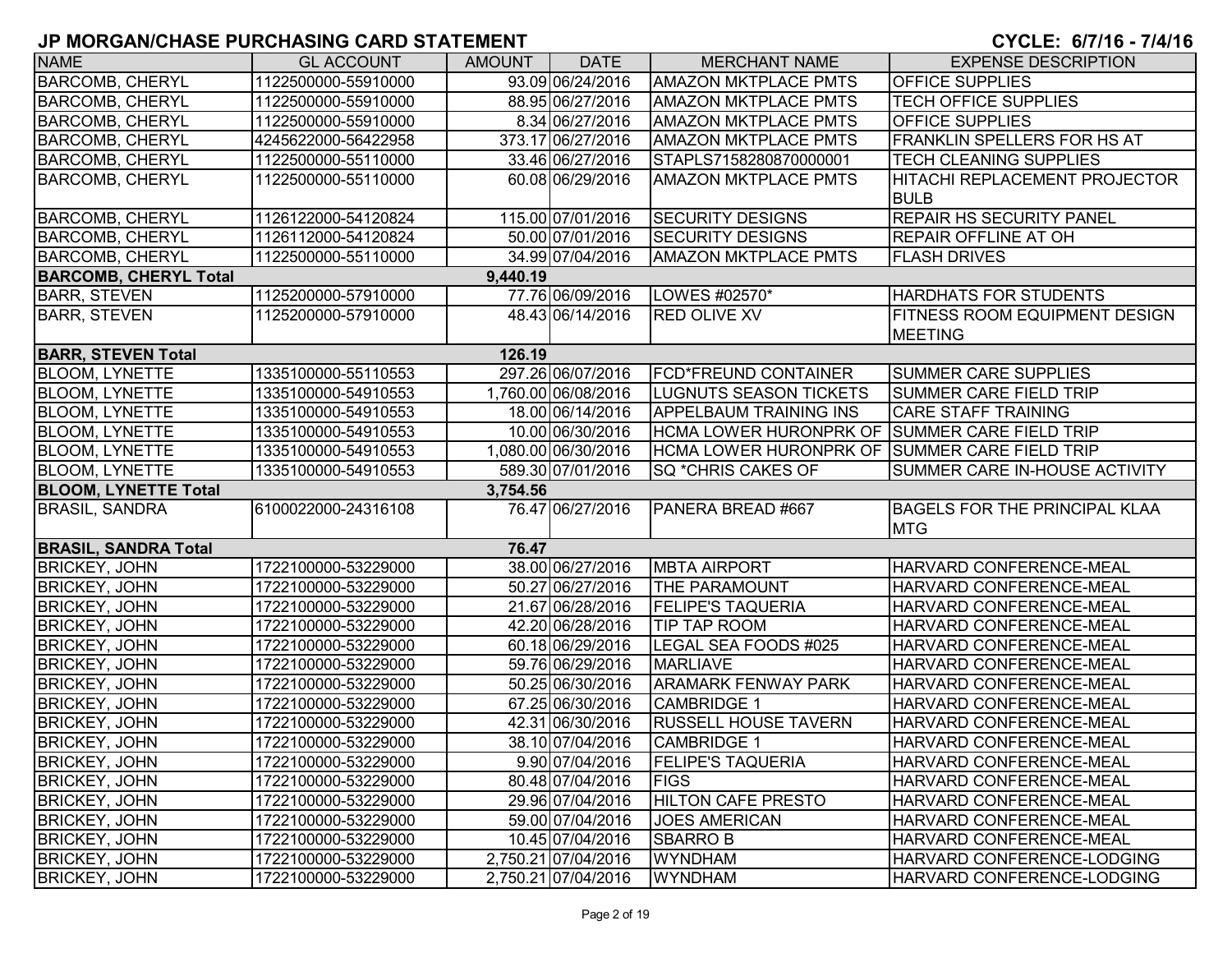# **JP MORGAN/CHASE PURCHASING CARD STATEMENT**  $\blacksquare$

|  |  |  |  |  |  | CYCLE: 6/7/16 - 7/4/16 |  |  |
|--|--|--|--|--|--|------------------------|--|--|
|  |  |  |  |  |  |                        |  |  |

| <b>NAME</b>                     | <b>GL ACCOUNT</b>   | <b>AMOUNT</b> | <b>DATE</b>            | <b>MERCHANT NAME</b>       | <b>EXPENSE DESCRIPTION</b>                                                                     |
|---------------------------------|---------------------|---------------|------------------------|----------------------------|------------------------------------------------------------------------------------------------|
| <b>BRICKEY, JOHN Total</b>      |                     | 6,160.20      |                        |                            |                                                                                                |
| <b>BUNKER, JEFFREY</b>          | 1126160000-55993000 |               | 27.88 06/20/2016       | THE HOME DEPOT 2737        | <b>GRNDS LAWN SOIL FOR PATCH</b><br><b>SEEDING</b>                                             |
| <b>BUNKER, JEFFREY</b>          | 1126160000-55993000 |               | 234.00 06/23/2016      |                            | MARKS OUTDOOR POWER EQ GRNDS Z-MOWER REPAIR PARTS                                              |
| <b>BUNKER, JEFFREY</b>          | 1126160000-55993000 |               | 59.36 06/30/2016       |                            | MARKS OUTDOOR POWER EQ GRNDS MOWER TIRE REPAIRS                                                |
| <b>BUNKER, JEFFREY</b>          | 1126160000-55992000 |               | 52.01 07/04/2016       |                            | MARKS OUTDOOR POWER EQ NM5 TRAILER TIRE, Z-MOWER TIRE<br><b>REPAIRS</b>                        |
| <b>BUNKER, JEFFREY Total</b>    |                     | 373.25        |                        |                            |                                                                                                |
| <b>CALHOUN, STEPHANIE</b>       | 1335100000-55110553 |               | 14.49 06/16/2016       | <b>TARGET</b><br>00008961  | <b>CLASSROOM SUPPLIES</b>                                                                      |
| <b>CALHOUN, STEPHANIE</b>       | 1335100000-55110553 |               | 23.47 06/28/2016       | <b>TARGET</b><br>00008961  | <b>CLASSROOM SUPPLIES</b>                                                                      |
| <b>CALHOUN, STEPHANIE Total</b> |                     | 37.96         |                        |                            |                                                                                                |
| CIANCIO, WANDA                  | 1122500000-53220000 |               | 25.00 06/15/2016       | <b>REMCAM</b>              | 2016 CURRICULUM AND TECHNOLOGY<br>LEADERS COLLABORATIVE SUMMIT                                 |
| CIANCIO, WANDA                  | 1122500000-54917000 |               | 2,000.00 06/16/2016    | APL*APPLEONLINESTOREUS     | <b>ITUNES APP PURCHASE FOR IPADS TO</b><br><b>BE CREDITED BACK</b>                             |
| CIANCIO, WANDA                  | 1122500000-54917000 |               | 2,000.00 06/16/2016    | APL*APPLEONLINESTOREUS     | <b>ITUNES APP PURCHASE FOR IPADS TO</b><br><b>BE CREDITED BACK</b>                             |
| CIANCIO, WANDA                  | 1122500000-54910000 |               | 2,000.00 06/16/2016    | APL*APPLEONLINESTOREUS     | <b>ITUNES APP PURCHASE FOR IPADS TO</b><br><b>BE CREDITED BACK</b>                             |
| CIANCIO, WANDA                  | 1122500000-54917000 |               | 2,000.00 06/16/2016    | APL*APPLEONLINESTOREUS     | <b>ITUNES APP PURCHASE FOR IPADS TO</b><br><b>BE CREDITED BACK</b>                             |
| CIANCIO, WANDA                  | 1122500000-54917000 |               | 2,000.00 06/16/2016    | APL*APPLEONLINESTOREUS     | <b>ITUNES APP PURCHASE FOR IPADS TO</b><br><b>BE CREDITED BACK</b>                             |
| CIANCIO, WANDA                  | 1122500000-54917000 |               | 2,000.00 06/16/2016    | APL*APPLEONLINESTOREUS     | <b>ITUNES APP PURCHASE FOR IPADS TO</b><br><b>BE CREDITED BACK</b>                             |
| CIANCIO, WANDA                  | 1122500000-54120000 |               | 99.00 06/16/2016       | SQ *POD DROP REPAIR        | <b>IPAD REPAIR</b>                                                                             |
| CIANCIO, WANDA                  | 1122500000-54917000 |               | 2,999.80 06/20/2016    | APL* ITUNES.COM/BILL       | FINAL CUT PRO SOFTWARE FOR HIGH<br><b>SCHOOL AND MIDDLE SCHOOL</b><br><b>BROADCAST CLASSES</b> |
| CIANCIO, WANDA                  | 1122500000-55910000 |               | 82.01 06/20/2016       | <b>PARTY CITY</b>          | <b>ITEMS FOR RETIREMENT</b><br><b>CELEBRATION</b>                                              |
| CIANCIO, WANDA                  | 1122500000-54917000 |               | $-2,000.00$ 06/21/2016 | APL*APPLEONLINESTOREUS     | <b>CREDIT FOR ITUNES PURCHASE</b>                                                              |
| CIANCIO, WANDA                  | 1122500000-54917000 |               | $-2,000.00$ 06/22/2016 | APL*APPLEONLINESTOREUS     | <b>CREDIT FOR ITUNES PURCHASE</b>                                                              |
| CIANCIO, WANDA                  | 1122500000-54917000 |               | $-2,000.00$ 06/22/2016 | APL*APPLEONLINESTOREUS     | <b>CREDIT FOR ITUNES PURCHASE</b>                                                              |
| CIANCIO, WANDA                  | 1122500000-54917000 |               | -2,000.00 06/22/2016   | APL*APPLEONLINESTOREUS     | <b>CREDIT FOR ITUNES PURCHASE</b>                                                              |
| CIANCIO, WANDA                  | 1122500000-54917000 |               | -2,000.00 06/24/2016   | APL*APPLEONLINESTOREUS     | <b>CREDIT FOR ITUNES PURCHASE</b>                                                              |
| CIANCIO, WANDA                  | 1122500000-54917000 |               | 10,000.00 06/24/2016   | APL*APPLEONLINESTOREUS     | <b>SOFTWARE FOR IPADS</b>                                                                      |
| CIANCIO, WANDA                  | 1122500000-54917000 |               | -2,000.00 06/24/2016   | APL*APPLEONLINESTOREUS     | <b>CREDIT FOR ITUNES PURCHASE</b>                                                              |
| <b>CIANCIO, WANDA Total</b>     |                     | 13,205.81     |                        |                            |                                                                                                |
| CIANFERRA, LINDA                | 1122600511-55910000 |               | 19.99 06/08/2016       | <b>STAPLES</b><br>00115659 | STATIONARY FOR GRADUATION                                                                      |
| CIANFERRA, LINDA                | 6100025000-24316301 |               | 185.39 06/14/2016      | SAMS CLUB #6657            | <b>SNACKS FOR SUMMER SCHOOL</b>                                                                |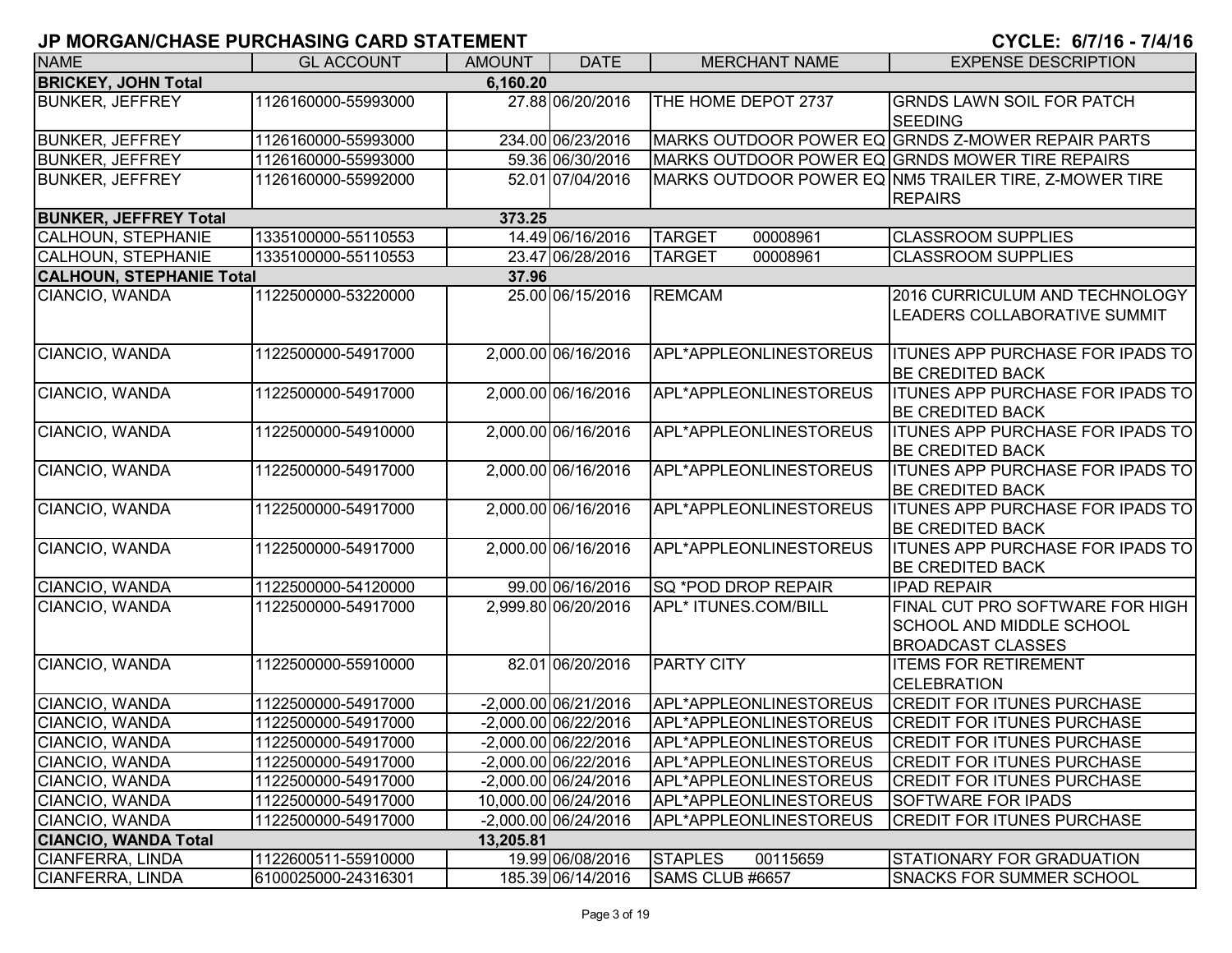| <b>NAME</b>                   | <b>GL ACCOUNT</b>   | <b>AMOUNT</b> | <b>DATE</b>          | <b>MERCHANT NAME</b>          | <b>EXPENSE DESCRIPTION</b>           |
|-------------------------------|---------------------|---------------|----------------------|-------------------------------|--------------------------------------|
| <b>CIANFERRA, LINDA</b>       | 6100025000-24316301 |               | 9.24 06/24/2016      | PANERA BREAD #667             | <b>FOOD FOR SUMMER SCHOOL STAFF</b>  |
| <b>CIANFERRA, LINDA Total</b> |                     | 214.62        |                      |                               |                                      |
| CLARK, KIM                    | 6100018000-24316217 |               | 305.51 06/13/2016    | <b>SCHOLASTIC BOOK FAIRS</b>  | <b>BOOKS FOR GIVEAWAYS</b>           |
| CLARK, KIM                    | 6100018000-24316217 |               | 141.50 06/15/2016    | <b>JUNIOR LIBRARY GUI</b>     | LIBRARY BOOKS AND BOOKS FOR          |
|                               |                     |               |                      |                               | <b>BOOKS &amp; BAGELS</b>            |
| CLARK, KIM                    | 6100018000-24316217 |               | 45.96 06/16/2016     | <b>AMAZON MKTPLACE PMTS</b>   | <b>CRAYOLA MARKERS FOR OZOBOTS -</b> |
|                               |                     |               |                      |                               | <b>MAKERSPACES</b>                   |
| CLARK, KIM                    | 6100018000-24316217 |               | 22.46 06/16/2016     | AMAZON.COM                    | LIBRARY BOOK - PROFESSIONAL          |
|                               |                     |               |                      |                               | <b>DEVELOPMENT</b>                   |
| <b>CLARK, KIM</b>             | 6100018000-24316217 |               | 19.67 06/16/2016     | AMAZON.COM                    | <b>PLAY-DOH FOR MAKEY MAKEYS -</b>   |
|                               |                     |               |                      |                               | <b>MAKERSPACES</b>                   |
| <b>CLARK, KIM</b>             | 6100018000-24316217 |               | 24.95 06/17/2016     | AMAZON.COM                    | LIBRARY BOOKS - PROFESSIONAL         |
|                               |                     |               |                      |                               | <b>DEVELOPMENT COLLECTION</b>        |
| CLARK, KIM                    | 6100018000-24316217 |               | 141.94 06/17/2016    | <b>SCHOLASTIC BOOK FAIRS</b>  | <b>LIBRARY BOOKS</b>                 |
| <b>CLARK, KIM</b>             | 6100018000-24316217 |               | 26.95 06/21/2016     | AMAZON.COM                    | <b>BOOK</b>                          |
| <b>CLARK, KIM Total</b>       |                     | 728.94        |                      |                               |                                      |
| <b>COOLMAN, ROBERT</b>        | 1126160000-55992000 |               | 239.60 06/07/2016    | <b>CONSERVA ELECTRIC SUPP</b> | <b>MTCE STOCK BALLASTS</b>           |
| <b>COOLMAN, ROBERT</b>        | 1126160000-55992000 |               | 251.50 06/10/2016    | <b>CONSERVA ELECTRIC SUPP</b> | <b>IMTCE STOCK BALLASTS</b>          |
| <b>COOLMAN, ROBERT</b>        | 1126160000-55992000 |               | 355.50 06/29/2016    | <b>CONSERVA ELECTRIC SUPP</b> | <b>MTCE STOCK LAMPS</b>              |
| <b>COOLMAN, ROBERT Total</b>  |                     | 846.60        |                      |                               |                                      |
| <b>DIATIKAR, CHRISTINE</b>    | 1127170000-55710000 |               | 5,262.45 06/10/2016  | CORRIGAN OIL #2 - BRI         | 3000 GAL DIESEL 5/27/16              |
| <b>DIATIKAR, CHRISTINE</b>    | 1111322000-54910741 |               | 6,636.57 06/10/2016  | THE ASSOCIATED PRESS          | AP NEWSPOWER 9/1/15-8/31/16 AND AP   |
|                               |                     |               |                      |                               | NEWSDESK 9/1/15-9/22/16              |
| <b>DIATIKAR, CHRISTINE</b>    | 6100022000-24316099 |               | 24.95 06/16/2016     | A2HOSTING.COM                 | 6/14/16-7/13/16 WEBSITE              |
| <b>DIATIKAR, CHRISTINE</b>    | 1122500000-54905000 |               | 21,884.90 06/16/2016 | <b>CDW GOVERNMENT</b>         | MICROSOFT SOFTWARE: DESKTOP          |
|                               |                     |               |                      |                               | EDUCATION/WINDOWS SERVER             |
|                               |                     |               |                      |                               | DATACENTER/SQL SERVER STANDARD       |
|                               |                     |               |                      |                               |                                      |
| <b>DIATIKAR, CHRISTINE</b>    | 1125200000-55910000 |               | 191.92 06/24/2016    | STAPLS7158217349000001        | <b>OFFICE SUPPLIES</b>               |
| <b>DIATIKAR, CHRISTINE</b>    | 6100061000-24316172 |               | 720.00 06/24/2016    | <b>TEAM SPORTS</b>            | <b>INV 217683/1-FB TEES</b>          |
| <b>DIATIKAR, CHRISTINE</b>    | 6100061000-24316163 |               | 1,134.00 06/24/2016  | <b>TEAM SPORTS</b>            | INV 218007/1-GOLF POLOS              |
| <b>DIATIKAR, CHRISTINE</b>    | 1429300000-55997000 |               | 3,930.00 06/24/2016  | <b>TEAM SPORTS</b>            | INV 220986/1-G SOCCER UNIFORMS       |
| <b>DIATIKAR, CHRISTINE</b>    | 1429300000-55997000 |               | 1,850.00 06/24/2016  | <b>TEAM SPORTS</b>            | INV 222287/1-G LAX UNIFORMS          |
| <b>DIATIKAR, CHRISTINE</b>    | 1429300000-55997000 |               | 1,827.00 06/24/2016  | <b>TEAM SPORTS</b>            | INV 227425/1-HS TR UNIFORMS          |
| <b>DIATIKAR, CHRISTINE</b>    | 6100061000-24316163 |               | 918.00 06/24/2016    | <b>TEAM SPORTS</b>            | INV 228358/1-GOLF POLOS              |
| <b>DIATIKAR, CHRISTINE</b>    | 1429300000-55998000 |               | 1,019.88 06/24/2016  | <b>TEAM SPORTS</b>            | INV 229052/1-SOCCER BALLS            |
| <b>DIATIKAR, CHRISTINE</b>    | 1429300000-55997000 |               | 4,800.00 06/24/2016  | <b>TEAM SPORTS</b>            | INV 244147/1-TRACK UNIFORMS          |
| <b>DIATIKAR, CHRISTINE</b>    | 1429300000-55997000 |               | 4,000.00 06/24/2016  | <b>TEAM SPORTS</b>            | INV 244149/1-TRACK UNIFORMS          |
| <b>DIATIKAR, CHRISTINE</b>    | 6100022000-24316190 |               | -305.24 06/27/2016   | <b>GAYLORD OPRYLAND</b>       | TN SALES TAX REFUND                  |
| <b>DIATIKAR, CHRISTINE</b>    | 4245611000-56420000 |               | 1,107.70 06/27/2016  | LAKESHORE LEARNING MAT        | <b>CLASSROOM CARPETS AND BOOK</b>    |
|                               |                     |               |                      |                               | <b>BINS</b>                          |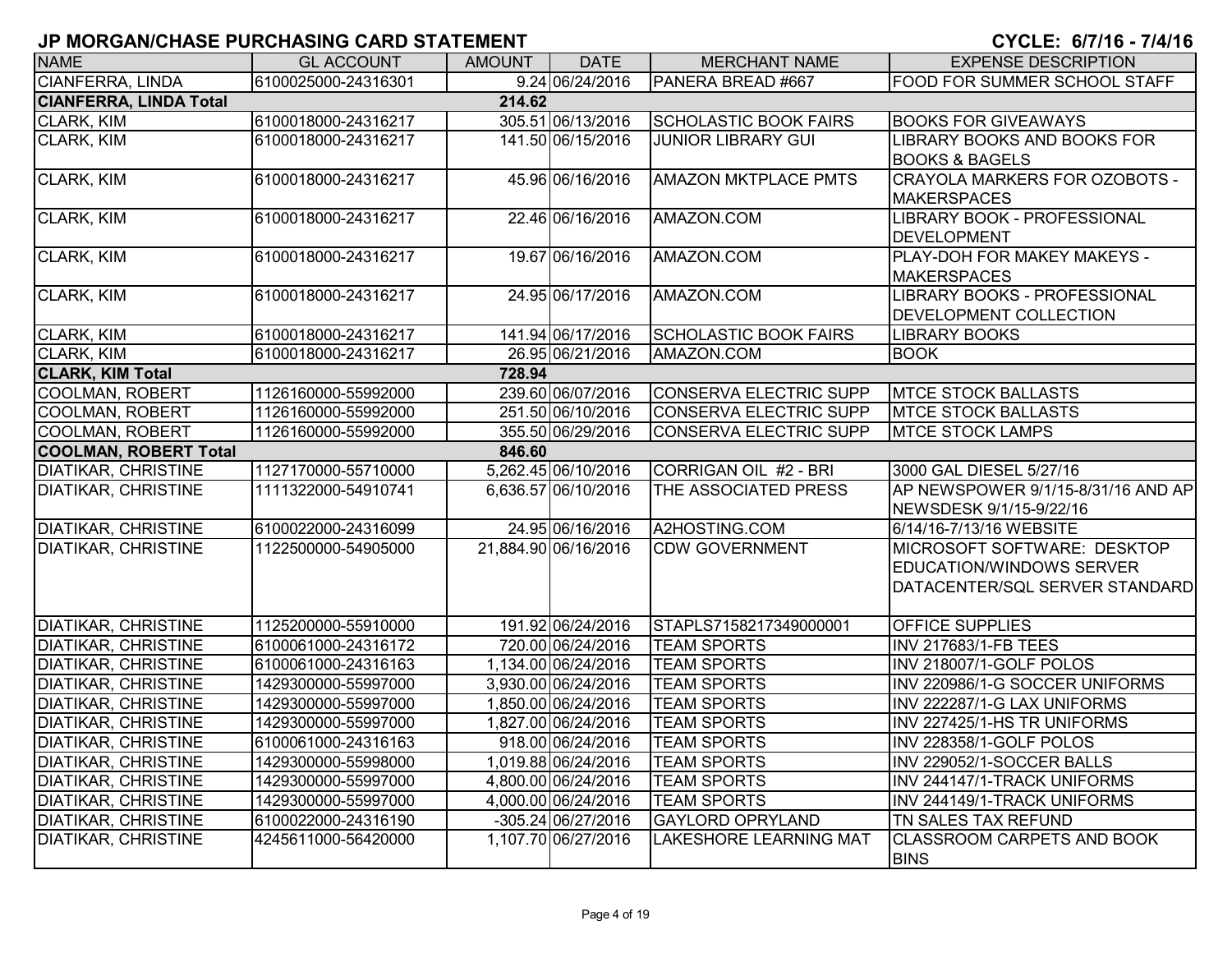| <b>NAME</b>                      | <b>GL ACCOUNT</b>   | <b>AMOUNT</b> | <b>DATE</b>          | <b>MERCHANT NAME</b>          | <b>EXPENSE DESCRIPTION</b>             |
|----------------------------------|---------------------|---------------|----------------------|-------------------------------|----------------------------------------|
| <b>DIATIKAR, CHRISTINE</b>       | 4245611000-56225000 |               | 7,481.95 06/27/2016  | <b>SOIL AND MATERIALS ENG</b> | 2015-16 SERVICES/VARIOUS INVOICES      |
| <b>DIATIKAR, CHRISTINE</b>       | 4245612000-56225000 |               | 4,602.70 06/27/2016  | <b>SOIL AND MATERIALS ENG</b> | 2015-16 SERVICES/VARIOUS INVOICES      |
| <b>DIATIKAR, CHRISTINE</b>       | 4245613000-56225000 |               | 3,977.55 06/27/2016  | <b>SOIL AND MATERIALS ENG</b> | 2015-16 SERVICES/VARIOUS INVOICES      |
| <b>DIATIKAR, CHRISTINE</b>       | 4245614000-56220000 |               | 425.00 06/27/2016    | <b>SOIL AND MATERIALS ENG</b> | 2015-16 SERVICES/VARIOUS INVOICES      |
| <b>DIATIKAR, CHRISTINE</b>       | 4245615000-56225000 |               | 3,977.55 06/27/2016  | <b>SOIL AND MATERIALS ENG</b> | 2015-16 SERVICES/VARIOUS INVOICES      |
| <b>DIATIKAR, CHRISTINE</b>       | 4245618000-56225000 |               | 2,078.28 06/27/2016  | <b>SOIL AND MATERIALS ENG</b> | 2015-16 SERVICES/VARIOUS INVOICES      |
| <b>DIATIKAR, CHRISTINE</b>       | 4245620000-56225000 |               | 13,495.62 06/27/2016 | <b>SOIL AND MATERIALS ENG</b> | 2015-16 SERVICES/VARIOUS INVOICES      |
| <b>DIATIKAR, CHRISTINE</b>       | 4245622000-56225000 |               | 4,820.00 06/27/2016  | <b>SOIL AND MATERIALS ENG</b> | 2015-16 SERVICES/VARIOUS INVOICES      |
| <b>DIATIKAR, CHRISTINE</b>       | 4245670000-56225000 |               | 3,404.50 06/27/2016  | <b>SOIL AND MATERIALS ENG</b> | 2015-16 SERVICES/VARIOUS INVOICES      |
| <b>DIATIKAR, CHRISTINE</b>       | 4245601000-56225000 |               | 520.00 06/27/2016    | <b>SOIL AND MATERIALS ENG</b> | 2015-16 SERVICES/VARIOUS INVOICES      |
| <b>DIATIKAR, CHRISTINE</b>       | 4245622000-56420000 |               | 1,380.00 06/28/2016  | IRONCOMPANY.COM, INC.         | <b>GYM-WIPES DISPENSER</b>             |
| <b>DIATIKAR, CHRISTINE</b>       | 1429300000-55990000 |               | 259.00 06/28/2016    | IRONCOMPANY.COM, INC.         | <b>GYM-WIPES REFILL</b>                |
| <b>DIATIKAR, CHRISTINE</b>       | 1127170000-55710000 |               | 1,800.65 06/30/2016  | CORRIGAN OIL #2 - BRI         | 1000 GAL DIESEL 6/15/16                |
| <b>DIATIKAR, CHRISTINE</b>       | 1127170000-54220000 |               | 27.00 07/01/2016     | CORRIGAN OIL #2 - BRI         | <b>PUMP LEASE</b>                      |
| <b>DIATIKAR, CHRISTINE</b>       | 1127170000-55710000 |               | 1,800.65 07/01/2016  | CORRIGAN OIL #2 - BRI         | 1000 GAL DIESEL 6/9/16                 |
| <b>DIATIKAR, CHRISTINE</b>       | 1127170000-55710000 |               | 2,256.56 07/01/2016  | CORRIGAN OIL #2 - BRI         | 1000 GAL DIESEL 6/20/16                |
| <b>DIATIKAR, CHRISTINE</b>       | 1127170000-55730000 |               | 426.25 07/01/2016    | CORRIGAN OIL #2 - BRI         | <b>BLUE CAP UREA BULK</b>              |
| <b>DIATIKAR, CHRISTINE</b>       | 6100022000-24316190 |               | -502.62 07/04/2016   | <b>GAYLORD OPRYLAND</b>       | TN SALES TAX REFUND                    |
| <b>DIATIKAR, CHRISTINE Total</b> |                     | 107,232.77    |                      |                               |                                        |
| <b>DINKELMANN, KATY</b>          | 6100022000-24316129 |               | 281.95 06/15/2016    | <b>SOUTHWEST AIRLINES</b>     | <b>FLIGHT FOR MASTER CLASS TEACHER</b> |
| <b>DINKELMANN, KATY Total</b>    |                     | 281.95        |                      |                               |                                        |
| DONOVAN, KATHRYN                 | 1128300000-54910000 |               | 395.00 06/13/2016    | HVACAGENT.COM                 | <b>HVAC POSTING</b>                    |
| DONOVAN, KATHRYN                 | 1128300000-54910000 |               | 290.00 06/13/2016    | MWW*MONSTER.COM               | HVAC POSTING ON MONSTER.COM            |
| <b>DONOVAN, KATHRYN Total</b>    |                     | 685.00        |                      |                               |                                        |
| DRAGOO, MICHAEL                  | 1126160000-55992000 |               | 218.13 06/10/2016    | <b>WW GRAINGER</b>            | <b>MTCE TOOLS</b>                      |
| DRAGOO, MICHAEL                  | 1126160000-55992000 |               | 279.26 06/13/2016    | <b>VICTORY PACKAGING LP</b>   | NM5 PACKING BOXES, TAPE                |
| DRAGOO, MICHAEL                  | 1126160000-55992000 |               | 279.26 06/13/2016    | <b>VICTORY PACKAGING LP</b>   | NM6 PACKING BOXES, TAPE                |
| DRAGOO, MICHAEL                  | 1126160000-55992000 |               | 279.26 06/13/2016    | <b>VICTORY PACKAGING LP</b>   | <b>MTCE PACKING BOXES, TAPE</b>        |
| DRAGOO, MICHAEL                  | 1126160000-55992000 |               | 279.26 06/13/2016    | <b>VICTORY PACKAGING LP</b>   | PV PACKING BOXES, TAPE                 |
| DRAGOO, MICHAEL                  | 1126160000-55992000 |               | 33.70 06/15/2016     | AMAZON.COM                    | <b>MTCE IPHONE CASE</b>                |
| DRAGOO, MICHAEL                  | 1126160000-53220000 |               | 184.86 06/15/2016    | <b>CRYSTAL MTN LODGING</b>    | MSBO CONFERENCE DEPOSIT                |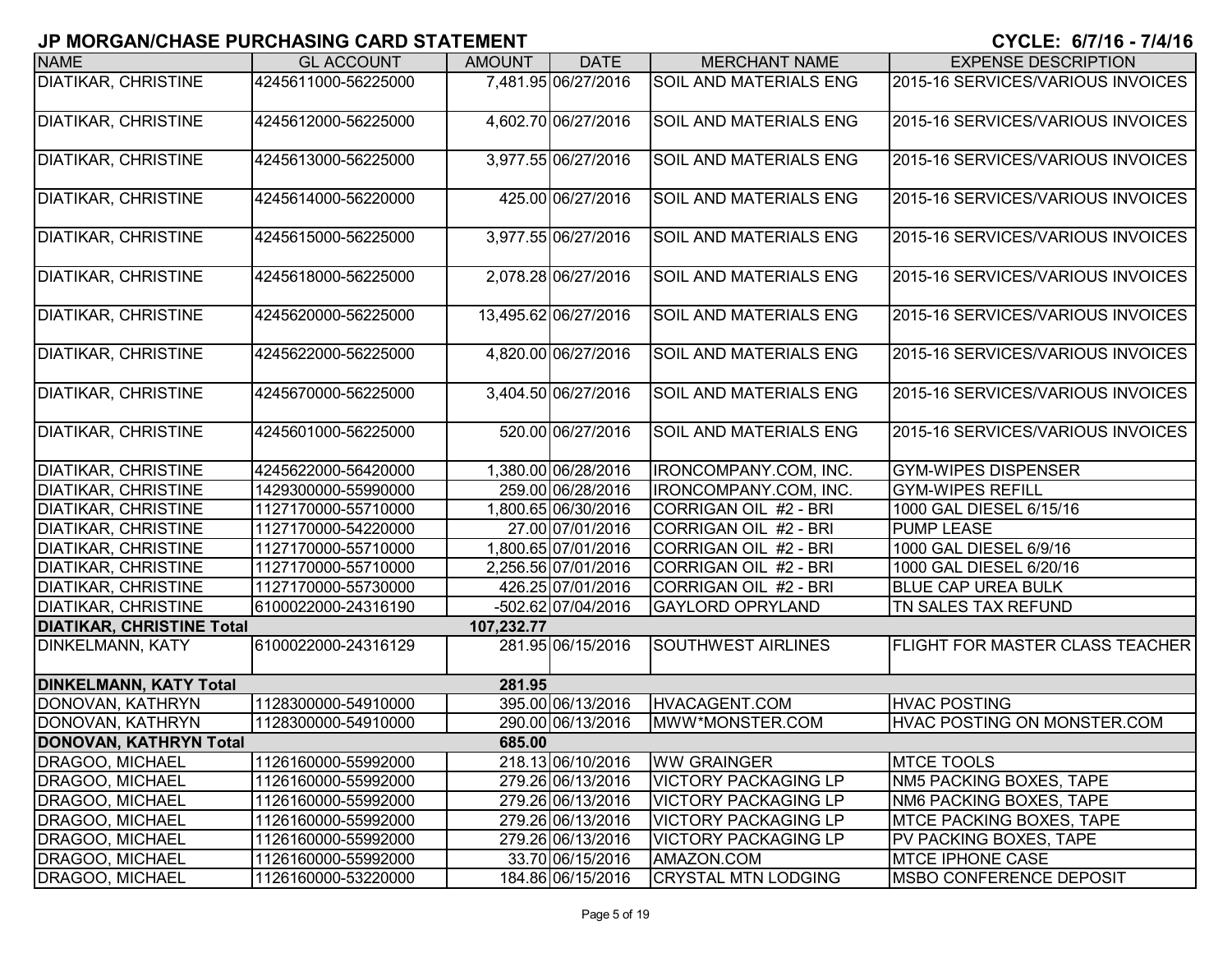| <b>NAME</b>                                | <b>GL ACCOUNT</b>   | <b>AMOUNT</b> | <b>DATE</b>         | <b>MERCHANT NAME</b>                        | <b>EXPENSE DESCRIPTION</b>                                       |
|--------------------------------------------|---------------------|---------------|---------------------|---------------------------------------------|------------------------------------------------------------------|
| <b>DRAGOO, MICHAEL Total</b>               |                     | 1,553.73      |                     |                                             |                                                                  |
| <b>FENCHEL, LISA</b>                       | 6100018000-24316214 |               | 478.06 06/13/2016   | AMAZON.COM                                  | <b>BOOKS FOR SUMMER BOOK CLUB-M.</b><br><b>TURCHI</b>            |
| <b>FENCHEL, LISA</b>                       | 1124118000-55910000 |               | 26.00 06/13/2016    | SURVEYMONKEY.COM                            | MONTHLY SUBSCRIPTION                                             |
| <b>FENCHEL, LISA Total</b>                 |                     | 504.06        |                     |                                             |                                                                  |
| FULAR, JAMES                               | 1126160000-55993000 |               | 214.56 06/09/2016   | <b>SPARTAN DISTRIBUTORS I</b>               | <b>HS ATHLETIC FIELD IRRIGATION</b>                              |
| FULAR, JAMES                               | 1126160000-55993000 |               | 201.67 06/09/2016   | <b>SPARTAN DISTRIBUTORS</b>                 | <b>HS FIELD IRRIGATION</b>                                       |
| <b>FULAR, JAMES</b>                        | 1126160000-54910000 |               | 27.80 06/13/2016    | <b>BADER AND SONS CO.</b>                   | <b>MTCE WEED WHIP REPAIR</b>                                     |
| <b>FULAR, JAMES</b>                        | 1126160000-54910000 |               | 1,022.11 06/13/2016 | <b>BADER AND SONS CO.</b>                   | <b>MTCE GATOR REPAIR &amp; SERVICE</b>                           |
| <b>FULAR, JAMES</b>                        | 1126160000-55993000 |               | 165.12 06/13/2016   | TEX JACOBSEN WEST                           | <b>GRNDS RAKE SPRING FOR BASEBALL</b><br><b>GROOMER</b>          |
| <b>FULAR, JAMES</b>                        | 1126160000-55993000 |               | 3,625.00 06/17/2016 | ANGELO'S WHOLESALE                          | <b>GRNDS MULCH FOR 80 ACRE SITE:</b><br>NW, NM, PV               |
| <b>FULAR, JAMES</b>                        | 1126160000-54910000 |               | 95.85 06/20/2016    | MARKS OUTDOOR POWER EQ MTCE MOWER #1 REPAIR |                                                                  |
| <b>FULAR, JAMES</b>                        | 1126160000-55993000 |               | 1,814.62 06/21/2016 | <b>RESIDEX</b>                              | <b>DISTRICT WEED CONTROL</b>                                     |
| <b>FULAR, JAMES</b>                        | 1126160000-55993000 |               | 762.34 06/22/2016   | SITE ONE LANDSCAPES034                      | <b>GRNDS ATHLETIC FIELD SPRINKLER</b><br><b>HEADS STOCK</b>      |
| <b>FULAR, JAMES</b>                        | 1126160000-55992000 |               | 8.22 06/23/2016     | THE HOME DEPOT 2737                         | <b>MTCE SUPPLIES</b>                                             |
| <b>FULAR, JAMES</b>                        | 1126160000-55992000 |               | 32.83 06/23/2016    | THE HOME DEPOT 2737                         | <b>MTCE SUPPLIES</b>                                             |
| <b>FULAR, JAMES</b>                        | 1126160000-55993000 |               | 225.00 06/24/2016   | <b>WEINGARTZ SUPPLY.</b>                    | <b>GRNDS PARTS</b>                                               |
| <b>FULAR, JAMES</b>                        | 1126160000-55993000 |               | 1,205.11 06/30/2016 | <b>OSBURN INDUSTRIES, INC</b>               | <b>GRNDS SAND FOR BASEBALL,</b><br><b>SOFTBALL FIELDS</b>        |
| <b>FULAR, JAMES Total</b>                  |                     | 9,400.23      |                     |                                             |                                                                  |
| GONZALEZ-SHEERAN, MAR (6100020000-24316257 |                     |               | 56.74 06/07/2016    | KROGER #632                                 | <b>DRINKS FOR 8TH GRADE FAREWELL</b>                             |
| GONZALEZ-SHEERAN, MAR06100020000-24316257  |                     |               | 37.52 06/07/2016    | SAMS CLUB #6657                             | <b>SNACKS FOR 8TH GRADE FAREWELL</b>                             |
| GONZALEZ-SHEERAN, MAR (6100020000-24316257 |                     |               | 18.93 06/13/2016    | GFS STORE #1985                             | <b>TABLECLOTHS FOR 8TH GRADE</b><br><b>FAREWELL</b>              |
| GONZALEZ-SHEERAN, MAR06100020000-24316257  |                     |               | 19.80 06/13/2016    | MEIJER INC #122<br>Q01                      | <b>BALLOONS FOR 8TH GRADE</b><br><b>FAREWELL</b>                 |
| GONZALEZ-SHEERAN, MAR (6100020000-24316257 |                     |               | 118.51 06/13/2016   | SAMSCLUB #6657                              | 8TH GRADE FAREWELL TREATS:<br><b>CUPCAKES, COOOKIES AND CAKE</b> |
| GONZALEZ-SHEERAN, MAR 6100020000-24316257  |                     |               | 549.00 06/14/2016   | <b>NICKANDERSON</b>                         | <b>DJ, PHOTOBOOTH FOR 8TH GRADE</b><br>FAREWELL                  |
| <b>GONZALEZ-SHEERAN, MARGARET Total</b>    |                     | 800.50        |                     |                                             |                                                                  |
| GORDON, BRIAN                              | 6100061000-24316172 |               | 2,789.30 06/09/2016 | <b>SPORTS ADDIX LLC</b>                     | 7 ON 7 FOOTBALL GEAR                                             |
| <b>GORDON, BRIAN</b>                       | 6100061000-24316275 |               | 1,225.00 06/30/2016 | <b>TICKETS* DETROIT TIGR</b>                | <b>TIGERS TICKETS</b>                                            |
| <b>GORDON, BRIAN</b>                       | 6100061000-24316275 |               | 45.00 07/01/2016    | SAMS CLUB #6657                             | <b>REFRESHMENTS</b>                                              |
| <b>GORDON, BRIAN</b>                       | 4245622000-56420959 |               | 1,047.90 07/04/2016 | <b>SPRINGBOARDS AND MORE</b>                | <b>DIVING HARNESS</b>                                            |
| <b>GORDON, BRIAN Total</b>                 |                     | 5,107.20      |                     |                                             |                                                                  |
| HANSEN, ANN                                | 1335100000-53220553 |               | 24.00 06/08/2016    | <b>APPELBAUM TRAINING INS</b>               | <b>CARE LEADER TRAINING</b>                                      |
| HANSEN, ANN                                | 1611851343-55110000 |               | 586.42 07/04/2016   | SSI*SCHOOL SPECIALTY                        | <b>GSRP SUPPLIES</b>                                             |
| HANSEN, ANN                                | 1611851343-55110000 |               | 254.96 07/04/2016   | SSI*SCHOOL SPECIALTY                        | <b>GSRP SUPPLIES</b>                                             |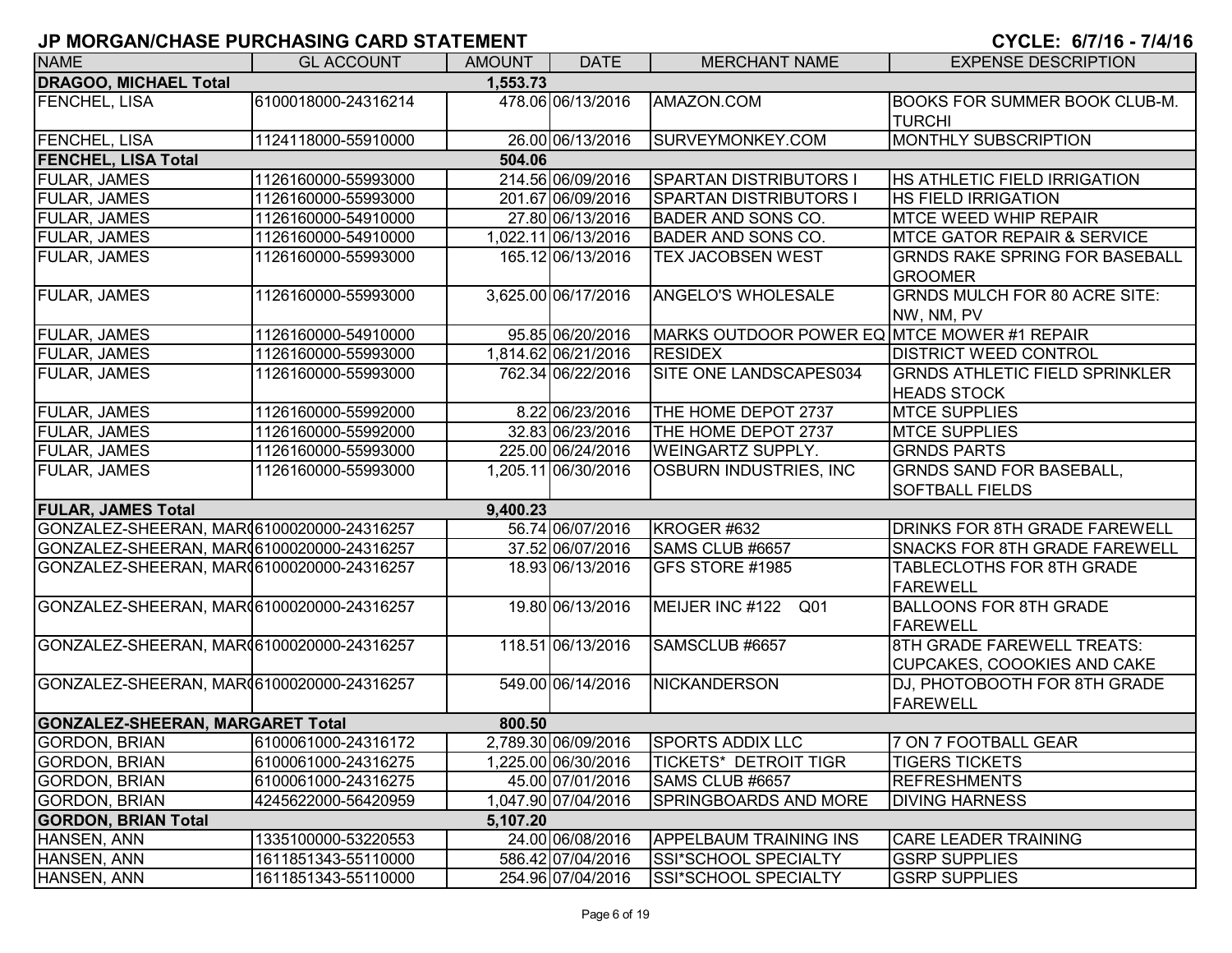# **JP MORGAN/CHASE PURCHASING CARD STATEMENT CYCLE: 6/7/16 - 7/4/1**

| <b>NAME</b>                          | <b>GL ACCOUNT</b>   | <b>AMOUNT</b> | <b>DATE</b>         | <b>MERCHANT NAME</b>                   | <b>EXPENSE DESCRIPTION</b>                                                                               |  |  |  |
|--------------------------------------|---------------------|---------------|---------------------|----------------------------------------|----------------------------------------------------------------------------------------------------------|--|--|--|
| <b>HANSEN, ANN Total</b>             |                     | 865.38        |                     |                                        |                                                                                                          |  |  |  |
| HARVEY, JENNIFER                     | 1711322000-55110614 |               | 463.17 06/13/2016   | SSI*SCHOOL SPECIALTY                   | <b>SUPPLIES</b>                                                                                          |  |  |  |
| <b>HARVEY, JENNIFER Total</b>        |                     | 463.17        |                     |                                        |                                                                                                          |  |  |  |
| <b>HENDERSON, BETH</b>               | 1611851343-55110000 |               | 198.32 06/17/2016   | STAPLS7157864430000001                 | <b>GSRP SUPPLIES FOR GAIL O'CONNOR</b>                                                                   |  |  |  |
| <b>HENDERSON, BETH</b>               | 1611851343-55110000 |               | 468.22 06/22/2016   | SSI*SCHOOL SPECIALTY                   | <b>GSRP SUPPLIES FOR GAIL O'CONNOR</b>                                                                   |  |  |  |
| <b>HENDERSON, BETH</b>               | 1611851343-55110000 |               | 1,129.60 06/22/2016 | SSI*SCHOOL SPECIALTY                   | FY16/17 GSRP SUPPLIES FOR GAIL<br>O'CONNOR                                                               |  |  |  |
| <b>HENDERSON, BETH Total</b>         |                     | 1,796.14      |                     |                                        |                                                                                                          |  |  |  |
| <b>HOLLY, SHEILA</b>                 | 1123200000-53220000 |               | 75.00 06/13/2016    | OAKLAND SCHOOLS-RC INT                 | <b>OAKLAND COUNTY 2016 EFFECTIVE</b><br><b>PRACTICES CONFERENCE, STEVE</b><br>MATTHEWS, JUNE 21-22, 2016 |  |  |  |
| HOLLY, SHEILA                        | 1123200000-53220000 |               | 10.00 06/27/2016    | OAKLAND SCHOOLS-RC INT                 | OAKLAND SCHOOLS PA 25 SCHOOL<br><b>IMPROVEMENT TEAM</b>                                                  |  |  |  |
| HOLLY, SHEILA                        | 1123200000-53220000 |               | 10.00 06/27/2016    | OAKLAND SCHOOLS-RC INT                 | OAKLAND SCHOOLS 2015-16<br><b>COMMITTEE MEETINGS</b>                                                     |  |  |  |
| <b>HOLLY, SHEILA</b>                 | 1123100000-55910000 |               | 105.84 06/29/2016   | STAPLS7158382888000001                 | <b>VARIOUS OFFICE SUPPLIES</b>                                                                           |  |  |  |
| 200.84<br><b>HOLLY, SHEILA Total</b> |                     |               |                     |                                        |                                                                                                          |  |  |  |
| HOSKINS, DIANE                       | 6100025000-24316301 |               | 111.76 06/07/2016   | <b>RED OLIVE XV</b>                    | <b>STUDENT FOOD</b>                                                                                      |  |  |  |
| <b>HOSKINS, DIANE</b>                | 6100025000-24316301 |               | 125.54 06/08/2016   | <b>RED OLIVE XV</b>                    | <b>STUDENT FOOD</b>                                                                                      |  |  |  |
| <b>HOSKINS, DIANE</b>                | 6100025000-24316301 |               | 389.11 06/14/2016   | <b>FAMOUS DAVES</b>                    | END OF YEAR POT LUCK GRADUATION<br><b>CELEBRATION</b>                                                    |  |  |  |
| HOSKINS, DIANE                       | 6100025000-24316301 |               | 94.06 06/16/2016    | SAMS CLUB #6657                        | <b>GRADUATION</b>                                                                                        |  |  |  |
| <b>HOSKINS, DIANE</b>                | 6100025000-24316301 |               | 75.94 06/17/2016    | COTTAGE INN PIZZA - LI                 | <b>GRADUATION</b>                                                                                        |  |  |  |
| <b>HOSKINS, DIANE</b>                | 6100025000-24316301 |               | 136.22 06/17/2016   | GFS STORE #1985                        | <b>GRADUATION</b>                                                                                        |  |  |  |
| <b>HOSKINS, DIANE Total</b>          |                     | 932.63        |                     |                                        |                                                                                                          |  |  |  |
| <b>HURLBURT, THOMAS</b>              | 1127170000-57910000 |               | 129.94 06/16/2016   | THE HOME DEPOT 2737                    | <b>MOP BUCKETS</b>                                                                                       |  |  |  |
| <b>HURLBURT, THOMAS</b>              | 1127170000-53220000 |               | 32.76 06/30/2016    | <b>BOB EVANS REST #2049</b>            | <b>BREAKFAST AT CONFERENCE</b>                                                                           |  |  |  |
| <b>HURLBURT, THOMAS</b>              | 1127170000-53220000 |               | 46.13 06/30/2016    | <b>VIVO</b>                            | <b>DINNER AT CONFERENCE</b>                                                                              |  |  |  |
| HURLBURT, THOMAS                     | 1127170000-53220000 |               | 32.76 07/01/2016    | <b>BOB EVANS REST #2049</b>            | <b>DINNER AT CONFERENCE</b>                                                                              |  |  |  |
| <b>HURLBURT, THOMAS Total</b>        |                     | 241.59        |                     |                                        |                                                                                                          |  |  |  |
| JANTZ, ANGELA                        | 6100015000-24316275 |               | -16.00 06/09/2016   | <b>THE HENRY FORD</b>                  | <b>CREDIT-RETURNED UNUSED TICKETS</b>                                                                    |  |  |  |
| <b>JANTZ, ANGELA Total</b>           |                     | $-16.00$      |                     |                                        |                                                                                                          |  |  |  |
| JUOPPERI, JOHN                       | 1126160000-55992000 |               |                     | 14.02 07/04/2016   THE HOME DEPOT 2737 | <b>NW FLAGPOLE</b>                                                                                       |  |  |  |
| JUOPPERI, JOHN Total                 |                     | 14.02         |                     |                                        |                                                                                                          |  |  |  |
| KOBROSSY, THERESE                    | 1335100000-55110553 |               | 44.00 06/23/2016    | <b>DOLLAR TREE</b>                     | SUMMER CARE SUPPLIES                                                                                     |  |  |  |
| KOBROSSY, THERESE                    | 1335100000-55110553 |               | 12.71 06/24/2016    | JOANN ETC #1933                        | SUMMER CARE SUPPLIES                                                                                     |  |  |  |
| KOBROSSY, THERESE                    | 1335100000-55110553 |               | 3.99 06/27/2016     | MEIJER INC #122 Q01                    | <b>SUMMER CARE SUPPLIES</b>                                                                              |  |  |  |
| KOBROSSY, THERESE                    | 1335100000-55110553 |               | 52.93 06/27/2016    | <b>PARTY CITY</b>                      | <b>SUMMER CARE SUPPLIES</b>                                                                              |  |  |  |
| KOBROSSY, THERESE                    | 1335100000-55110553 |               | 10.43 07/01/2016    | MICHAELS STORES 2071                   | <b>SUMMER CARE SUPPLIES</b>                                                                              |  |  |  |
| KOBROSSY, THERESE                    | 1335100000-55110553 |               | 12.95 07/01/2016    | <b>TARGET</b><br>00008961              | <b>SUMMER CARE SUPPLIES</b>                                                                              |  |  |  |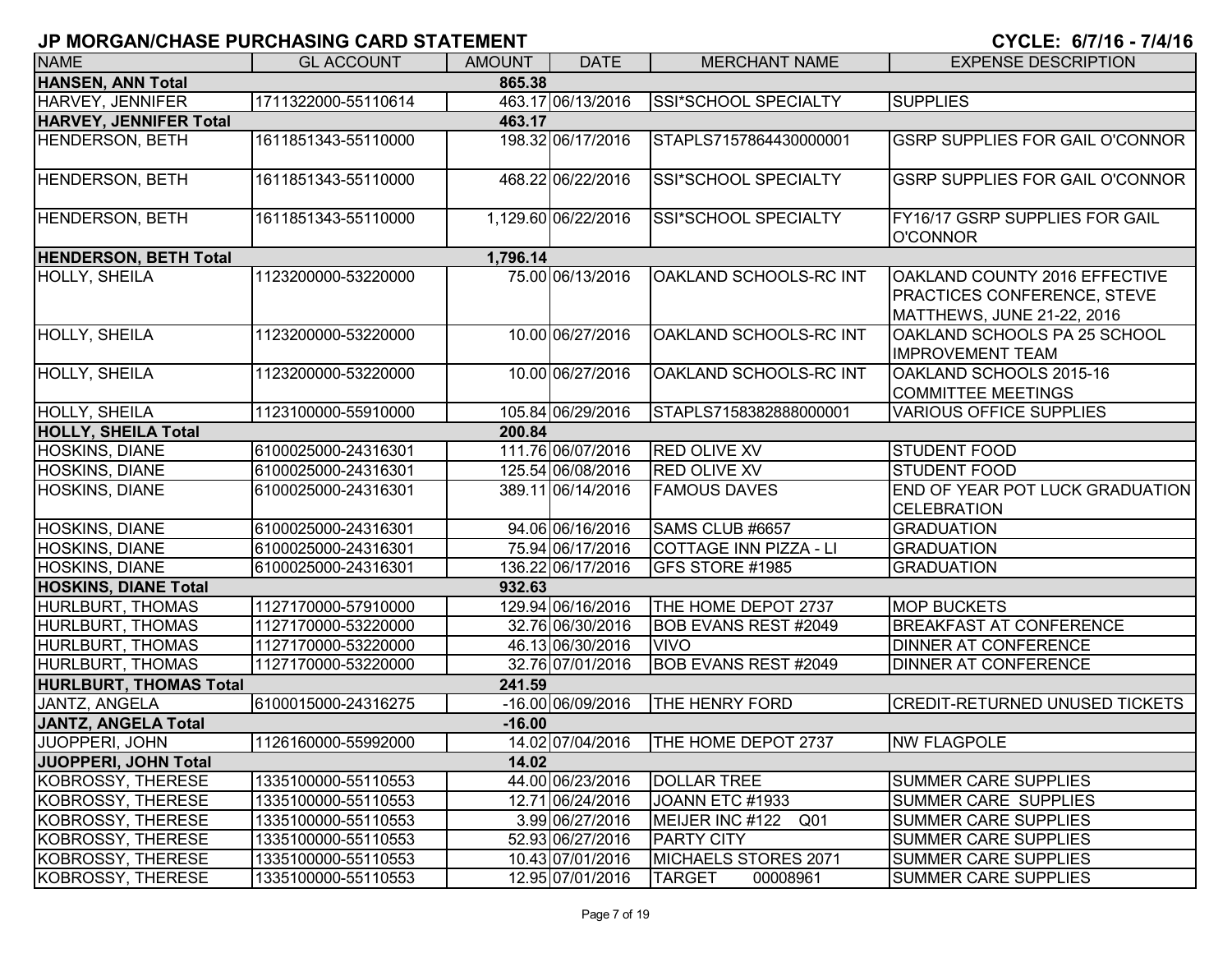| <b>NAME</b>                      | <b>GL ACCOUNT</b>   | <b>AMOUNT</b> | <b>DATE</b>         | <b>MERCHANT NAME</b>                           | <b>EXPENSE DESCRIPTION</b>             |
|----------------------------------|---------------------|---------------|---------------------|------------------------------------------------|----------------------------------------|
| <b>KOBROSSY, THERESE Total</b>   |                     | 137.01        |                     |                                                |                                        |
| KORTLANDT, PATRICIA              | 6100011000-24316275 |               | 1,292.00 06/07/2016 | <b>TRI-C /SUMMER SKILLS B</b>                  | <b>SUMMER SKILLS MATERIALS</b>         |
| KORTLANDT, PATRICIA              | 6100011000-24316267 |               | 1,499.17 06/13/2016 | <b>LAKESHORE LEARNING MAT</b>                  | NEF GRANT 6267 COMMUNITY               |
|                                  |                     |               |                     |                                                | <b>HELPERS</b>                         |
| KORTLANDT, PATRICIA              | 6100011000-24316275 |               | 2,331.70 06/22/2016 | <b>DMI* DELL BUS ONLINE</b>                    | TONER FOR COLORED PRINTER AND          |
|                                  |                     |               |                     |                                                | <b>MEDIA CENTER PRINTERS</b>           |
| KORTLANDT, PATRICIA              | 6100011000-24316275 |               | 194.94 06/22/2016   | RGS PAY*                                       | <b>STUDENT REWARDS - BURNHAM</b>       |
| <b>KORTLANDT, PATRICIA</b>       | 6100011000-24316270 |               | 105.85 06/22/2016   | <b>SUBSCRIPTION SVCSAMER</b>                   | <b>MEDIA CENTER MAGAZINE</b>           |
|                                  |                     |               |                     |                                                | <b>SUBSCRIPTIONS</b>                   |
| KORTLANDT, PATRICIA              | 6100011000-24316275 |               | 14.95 06/23/2016    | <b>BADGE A MINIT</b>                           | <b>METAL BADGE FRONTS FOR VISITOR</b>  |
|                                  |                     |               |                     |                                                | <b>TAGS</b>                            |
| KORTLANDT, PATRICIA              | 6100011000-24316275 |               | 155.33 06/23/2016   | <b>DEMCO INC</b>                               | <b>MARCH IS READING MONTH SUPPLIES</b> |
|                                  |                     |               |                     |                                                |                                        |
| KORTLANDT, PATRICIA              | 6100011000-24316275 |               | 37.72 06/24/2016    | MEADOWBROOK ART CENTER BROKEN GLASS ON HALLWAY |                                        |
|                                  |                     |               |                     |                                                | <b>ARTWORK</b>                         |
| KORTLANDT, PATRICIA              | 6100011000-24316275 |               | 298.84 06/24/2016   | <b>ORIENTAL TRADING CO</b>                     | <b>MARCH IS READING MONTH</b>          |
|                                  |                     |               |                     |                                                | <b>INCENTIVES FOR STUDENTS</b>         |
| KORTLANDT, PATRICIA              | 6100011000-24316275 |               | 588.14 06/27/2016   | <b>BAUDVILLE INC.</b>                          | <b>TEACHER APPRECIATION GIFTS</b>      |
| <b>KORTLANDT, PATRICIA</b>       | 6100011000-24316275 |               | 24.95 06/27/2016    | <b>ORIENTAL TRADING CO</b>                     | <b>BACK TO SCHOOL PSD SUPPLIES</b>     |
| KORTLANDT, PATRICIA              | 6100011000-24316275 |               | 311.17 06/30/2016   | IN *NATIONAL SCHOOL FO                         | <b>BUS TAGS FOR CLASS OF 2029</b>      |
| KORTLANDT, PATRICIA              | 6100011000-24316275 |               | 291.84 06/30/2016   | <b>VICTORY PACKAGING LP</b>                    | <b>BROWN TAPE</b>                      |
| KORTLANDT, PATRICIA              | 6100011000-24316270 |               | 649.91 07/04/2016   | <b>DEMCO INC</b>                               | <b>MEDIA CENTER SUPPLIES</b>           |
| KORTLANDT, PATRICIA              | 6100011000-24316270 |               | 441.48 07/04/2016   | <b>ORIENTAL TRADING CO</b>                     | <b>MEDIA CENTER INCENTIVES</b>         |
| KORTLANDT, PATRICIA              | 1111111000-55110708 |               | 459.26 07/04/2016   | <b>RGS PAY*</b>                                | KINDERGARTEN ELA SUPPLIES 16-17        |
| <b>KORTLANDT, PATRICIA Total</b> |                     | 8,697.25      |                     |                                                |                                        |
| LAINE, MARGARET                  | 6100022000-24316105 |               | 900.00 06/10/2016   | O CAPTAIN! EDUCATION                           | AP TRAINING FOR AP CAPSTONE            |
|                                  |                     |               |                     |                                                | <b>CLASS FOR HATTIE MAGUIRE</b>        |
| <b>LAINE, MARGARET Total</b>     |                     | 900.00        |                     |                                                |                                        |
| LALONDE, LUCAS                   | 1129900000-55990000 |               | 15.90 06/09/2016    | LITTLE CAESARS #0057                           | <b>CREW MEAL FOR 6/8 RENTAL</b>        |
| LALONDE, LUCAS                   | 1129900000-55990000 |               | 44.40 06/10/2016    | JIMMY JOHNS - 1659 - E                         | <b>CREW MEAL FOR 6/9 RENTAL</b>        |
| LALONDE, LUCAS                   | 1129900000-55990000 |               | 44.12 06/13/2016    | <b>BURGER 21 - NOVI</b>                        | CREW MEAL FOR 6/11 RENTAL              |
| LALONDE, LUCAS                   | 1129900000-55990000 |               | 560.54 06/23/2016   | THE HOME DEPOT 2737                            | CABINET PURCHASE AND DELIVER           |
|                                  |                     |               |                     |                                                | FOR ROLLING TOOL CABINET TO            |
|                                  |                     |               |                     |                                                | <b>SECURE AUDIO EQUIPMENT</b>          |
| LALONDE, LUCAS                   | 1129900000-55990000 |               | -29.86 06/27/2016   | THE HOME DEPOT 2737                            | <b>DEPOSIT REFUND FOR VAN RENTAL</b>   |
|                                  |                     |               |                     |                                                | TO MOVE AUD EQUIPMENT BETWEEN          |
|                                  |                     |               |                     |                                                | <b>HS AND MS</b>                       |
| LALONDE, LUCAS                   | 1129900000-55990000 |               | 50.00 06/27/2016    | THE HOME DEPOT 2737                            | VAN RENTAL TO MOVE AUD                 |
|                                  |                     |               |                     |                                                | EQUIPMENT BETWEEN MS AND HS            |
| <b>LALONDE, LUCAS Total</b>      |                     | 685.10        |                     |                                                |                                        |
| LAMBERT, ELIZABETH               | 1126100000-54910829 |               | 3,513.75 06/08/2016 | <b>ARCH ENVIRONMENTAL GRO</b>                  | <b>DISTRICT STORM WATER</b>            |
|                                  |                     |               |                     |                                                | <b>MANAGEMENT</b>                      |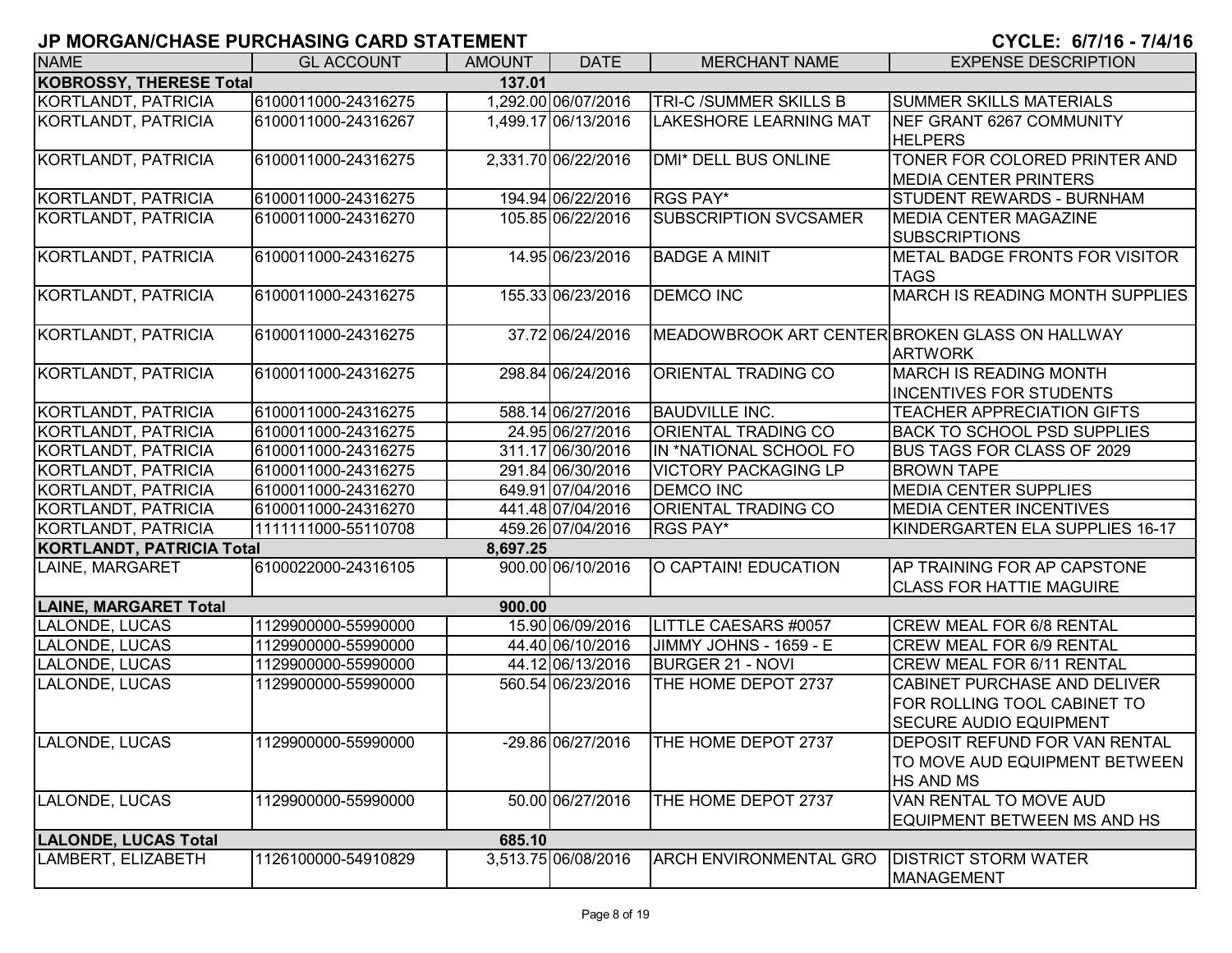| <b>NAME</b>        | <b>GL ACCOUNT</b>   | AMOUNT | <b>DATE</b>         | <b>MERCHANT NAME</b>              | <b>EXPENSE DESCRIPTION</b>            |
|--------------------|---------------------|--------|---------------------|-----------------------------------|---------------------------------------|
| LAMBERT, ELIZABETH | 1126161000-53840000 |        | 133.86 06/09/2016   | <b>WASTE MGMT WM EZPAY</b>        | <b>ITC ROLL OFF DUMPSTER</b>          |
| LAMBERT, ELIZABETH | 1126160000-55992000 |        | 98.56 06/14/2016    | <b>AIRGASS NORTH</b>              | <b>DISTRICT WELDING SUPPLIES</b>      |
| LAMBERT, ELIZABETH | 1126160000-54910000 |        | 38.97 06/15/2016    | <b>QUALITY FIRST AID &amp; SA</b> | <b>MTCE FIRST AID KIT REFILL</b>      |
| LAMBERT, ELIZABETH | 1126170000-54910000 |        | 52.96 06/15/2016    | <b>QUALITY FIRST AID &amp; SA</b> | <b>TRANS FIRST AID KIT REFILL</b>     |
| LAMBERT, ELIZABETH | 1126160000-55710000 |        | 597.99 06/17/2016   | CORRIGAN OIL #2 - BRI             | <b>MTCE FUEL</b>                      |
| LAMBERT, ELIZABETH | 1126160000-55992000 |        | 238.46 06/22/2016   | <b>KSS ENTERPRISES OF KAL</b>     | <b>NM5 TABLES</b>                     |
| LAMBERT, ELIZABETH | 1126122000-54910000 |        | 1,554.42 06/23/2016 | <b>ALTA EQUIPMENT COMPANY</b>     | HS SINGLE MAN GENIE LIFT REPAIRS      |
| LAMBERT, ELIZABETH | 1126160000-54910000 |        | 3,547.29 06/23/2016 | <b>ARCH ENVIRONMENTAL GRO</b>     | <b>DISTRICT WATER SAMPLING</b>        |
| LAMBERT, ELIZABETH | 1126122000-54910000 |        | 1,638.00 06/24/2016 | <b>DE-CAL INC</b>                 | HS LEAKS IN AHTLETIC WING,            |
|                    |                     |        |                     |                                   | <b>SCHOOLDUDES</b>                    |
| LAMBERT, ELIZABETH | 1126122000-54910000 |        | 567.32 06/24/2016   | <b>DE-CAL INC</b>                 | HS BOILER BELT REPLACEMENT            |
| LAMBERT, ELIZABETH | 1126120000-54910000 |        | 462.00 06/24/2016   | <b>DE-CAL INC</b>                 | <b>IMS RM 304 HW ACTUATOR</b>         |
| LAMBERT, ELIZABETH | 4126120951-54110000 |        | 1,612.24 06/24/2016 | <b>DE-CAL INC</b>                 | <b>MS AHU-H3 CW ACTUATOR</b>          |
| LAMBERT, ELIZABETH | 1126118000-54910000 |        | 756.00 06/24/2016   | <b>DE-CAL INC</b>                 | <b>INM5 SCHOOLDUDES FOR RMS 522,</b>  |
|                    |                     |        |                     |                                   | 545, 508, 507 & COURTYARD             |
| LAMBERT, ELIZABETH | 1126118000-54910000 |        | 98.00 06/24/2016    | <b>DE-CAL INC</b>                 | NM5 RESET UNITS RMS 507, 508, 503     |
| LAMBERT, ELIZABETH | 4126112951-54110000 |        | 2,022.42 06/24/2016 | <b>DE-CAL INC</b>                 | OH AHU-D2 HEATING LEAKS AT            |
|                    |                     |        |                     |                                   | <b>HEADER</b>                         |
| LAMBERT, ELIZABETH | 4126115951-54110000 |        | 1,708.00 06/24/2016 | <b>DE-CAL INC</b>                 | DF D1 INTERNAL GEAR FAILURE, D2       |
|                    |                     |        |                     |                                   | <b>ACTUATOR</b>                       |
| LAMBERT, ELIZABETH | 1126114000-54910000 |        | 462.00 06/24/2016   | <b>DE-CAL INC</b>                 | PV RM 102 & 202 WATER LEAK, NO        |
|                    |                     |        |                     |                                   | <b>FAIL ON FREEZE PROTECTION</b>      |
| LAMBERT, ELIZABETH | 1126113000-54910000 |        | 1,491.00 06/24/2016 | <b>DE-CAL INC</b>                 | NW NO COOLING RMS 207, 304, 402,      |
|                    |                     |        |                     |                                   | 406, 408 & ART                        |
| LAMBERT, ELIZABETH | 4126111951-54110000 |        | 1,575.35 06/24/2016 | <b>DE-CAL INC</b>                 | <b>VO CHILLER NOT RUNNING</b>         |
| LAMBERT, ELIZABETH | 1126111000-54910000 |        | 756.00 06/24/2016   | <b>DE-CAL INC</b>                 | VO RM #3 CEILING LEAK                 |
| LAMBERT, ELIZABETH | 4126111951-54110000 |        | 819.04 06/24/2016   | <b>DE-CAL INC</b>                 | <b>VO CONTROL BOARD</b>               |
| LAMBERT, ELIZABETH | 4126118951-54110000 |        | 1,006.49 06/24/2016 | <b>DE-CAL INC</b>                 | NM6 MEDIA CENTER NO COOLING           |
| LAMBERT, ELIZABETH | 4126111951-54110000 |        | 854.00 06/24/2016   | <b>DE-CAL INC</b>                 | VO WATER LEAK NEAR OFFICE             |
| LAMBERT, ELIZABETH | 4126120951-54110000 |        | 462.00 06/24/2016   | <b>DE-CAL INC</b>                 | <b>IMS RM 124 DAMPER MOTOR REPAIR</b> |
| LAMBERT, ELIZABETH | 1126122000-54910000 |        | 1,148.00 06/24/2016 | <b>DE-CAL INC</b>                 | HS LEAK IN WEIGHT ROOM,               |
|                    |                     |        |                     |                                   | <b>DESCHAMPS UNIT NO AIR FLOW</b>     |
| LAMBERT, ELIZABETH | 4126103951-54110000 |        | 1,883.34 06/24/2016 | <b>DE-CAL INC</b>                 | <b>ITC LEAK NEAR BOYS RESTROOM</b>    |
| LAMBERT, ELIZABETH | 1126122000-54910000 |        | 115.00 06/24/2016   | IN *ALL CITY ROOTER               | <b>HS DRAIN CLEANING</b>              |
| LAMBERT, ELIZABETH | 1126660000-54934000 |        | 949.25 06/24/2016   | <b>PROTECTION ONE ALARM</b>       | <b>DISTRICT BUILDING SECURITY</b>     |
|                    |                     |        |                     |                                   | <b>SYSTEMS</b>                        |
| LAMBERT, ELIZABETH | 1126660000-54934000 |        | 10.00 06/24/2016    | <b>PROTECTION ONE ALARM</b>       | <b>ESB BUILDING SECURITY SYSTEM</b>   |
| LAMBERT, ELIZABETH | 1126100000-54910829 |        | 2,728.30 06/27/2016 | <b>ARCH ENVIRONMENTAL GRO</b>     | <b>DISTRICT STORM WATER</b>           |
|                    |                     |        |                     |                                   | <b>MANAGEMENT</b>                     |
| LAMBERT, ELIZABETH | 1126160000-55710000 |        | 398.98 06/27/2016   | CORRIGAN OIL #2 - BRI             | <b>MTCE FUEL</b>                      |
| LAMBERT, ELIZABETH | 1126170000-54910000 |        | 429.50 06/29/2016   | <b>ARCH ENVIRONMENTAL GRO</b>     | <b>TRANS UST HAZARDOUS MATERIALS</b>  |
|                    |                     |        |                     |                                   | <b>ICONSULTING</b>                    |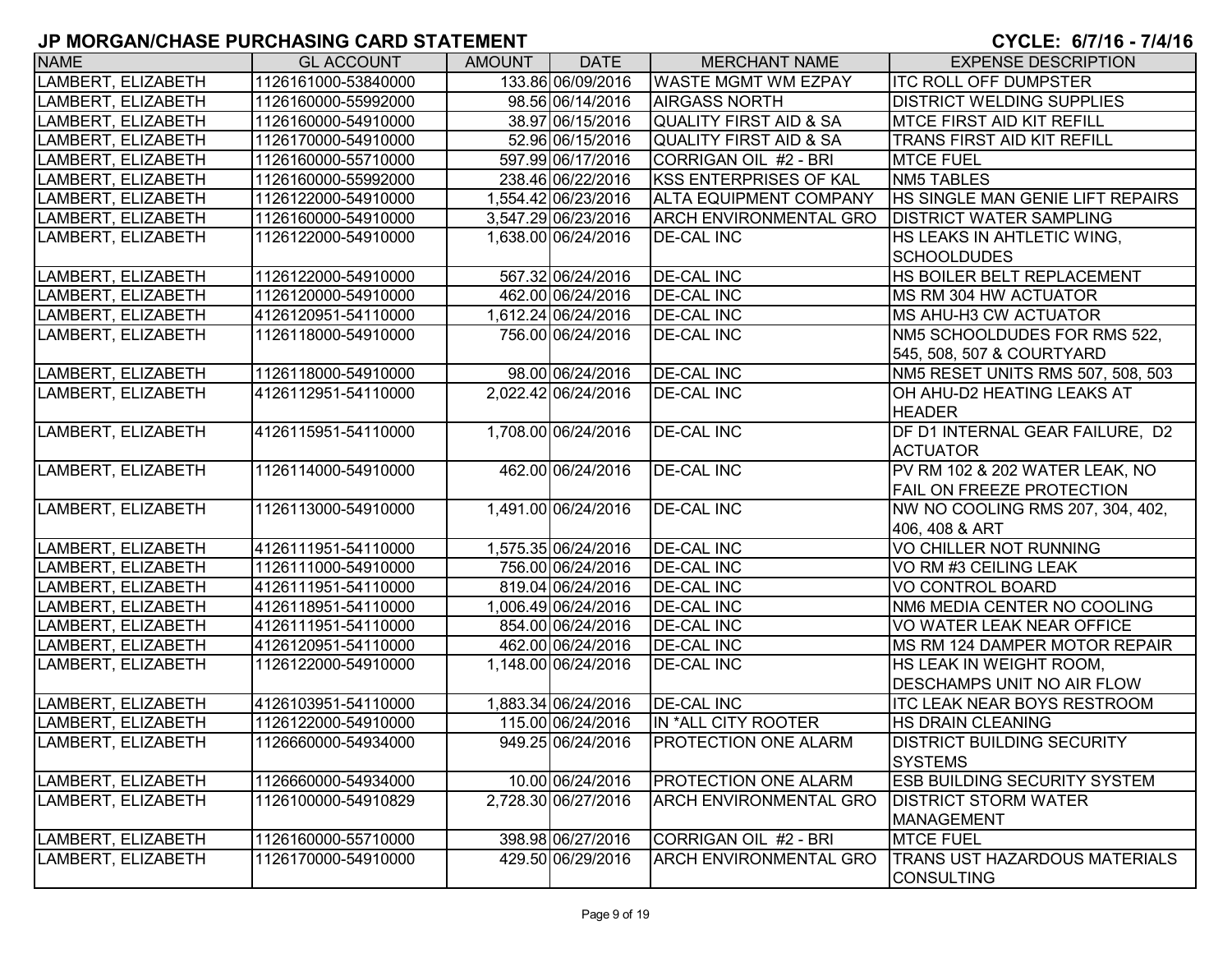| <b>NAME</b>                                  | <b>GL ACCOUNT</b>   | AMOUNT | <b>DATE</b>          | <b>MERCHANT NAME</b>                             | <b>EXPENSE DESCRIPTION</b>               |  |  |  |
|----------------------------------------------|---------------------|--------|----------------------|--------------------------------------------------|------------------------------------------|--|--|--|
| LAMBERT, ELIZABETH                           | 1126118000-54910000 |        | 28.00 06/29/2016     | <b>ERADICO SERVICES</b>                          | <b>NM5 PEST CONTROL</b>                  |  |  |  |
| LAMBERT, ELIZABETH                           | 1126114000-54910000 |        | 28.00 06/29/2016     | <b>ERADICO SERVICES</b>                          | PV PEST CONTROL                          |  |  |  |
| LAMBERT, ELIZABETH                           | 1126101000-54910000 |        | 43.00 06/29/2016     | <b>ERADICO SERVICES</b>                          | <b>ESB PEST CONTROL</b>                  |  |  |  |
| LAMBERT, ELIZABETH                           | 1126112000-54910000 |        | 28.00 06/29/2016     | <b>ERADICO SERVICES</b>                          | OH PEST CONTROL                          |  |  |  |
| LAMBERT, ELIZABETH                           | 1126122000-54910000 |        | 33.00 06/29/2016     | <b>ERADICO SERVICES</b>                          | HS PEST CONTROL                          |  |  |  |
| LAMBERT, ELIZABETH                           | 1126120000-54910000 |        | 37.00 06/29/2016     | <b>ERADICO SERVICES</b>                          | <b>MS PEST CONTROL</b>                   |  |  |  |
| LAMBERT, ELIZABETH                           | 1126103000-54910000 |        | 28.00 06/29/2016     | <b>ERADICO SERVICES</b>                          | <b>ITC PEST CONTROL</b>                  |  |  |  |
| LAMBERT, ELIZABETH                           | 1126111000-54910000 |        | 28.00 06/29/2016     | <b>ERADICO SERVICES</b>                          | <b>VO PEST CONTROL</b>                   |  |  |  |
| LAMBERT, ELIZABETH                           | 1126118000-54910000 |        | 28.00 06/29/2016     | <b>ERADICO SERVICES</b>                          | NM6 PEST CONTROL                         |  |  |  |
| LAMBERT, ELIZABETH                           | 1126105000-54910000 |        | 31.00 06/29/2016     | <b>ERADICO SERVICES</b>                          | PS PEST CONTROL                          |  |  |  |
| LAMBERT, ELIZABETH                           | 1126113000-54910000 |        | 28.00 06/29/2016     | <b>ERADICO SERVICES</b>                          | <b>NW PEST CONTROL</b>                   |  |  |  |
| LAMBERT, ELIZABETH                           | 1126115000-54910000 |        | 28.00 06/29/2016     | <b>ERADICO SERVICES</b>                          | DF PEST CONTROL                          |  |  |  |
| LAMBERT, ELIZABETH                           | 1126122000-54910000 |        | 556.52 06/29/2016    | THYSSENKRUPPELEVATOR W   HS ELEVATOR MAINTENANCE |                                          |  |  |  |
| LAMBERT, ELIZABETH                           | 1126160000-54910000 |        | 2,581.92 06/30/2016  | DAVEY TREE EXPERT COMP                           | <b>GRNDS AERIFICATION TO SOCCER</b>      |  |  |  |
|                                              |                     |        |                      |                                                  | FIELDS, BASEBALL FIELD, SOFTBALL         |  |  |  |
|                                              |                     |        |                      |                                                  | <b>FIELD</b>                             |  |  |  |
| LAMBERT, ELIZABETH                           | 1126122000-54910000 |        | 140.00 06/30/2016    | IN *AQUATIC SOURCE, LL                           | HS POOL MAINTENANCE                      |  |  |  |
| LAMBERT, ELIZABETH                           | 1126160000-55992000 |        | 112.39 06/30/2016    | IN *AQUATIC SOURCE, LL                           | HS POOL CHEMICALS                        |  |  |  |
| <b>LAMBERT, ELIZABETH Total</b><br>37,487.32 |                     |        |                      |                                                  |                                          |  |  |  |
| <b>MATSON, MELISSA</b>                       | 1722100000-53229000 |        | 534.00 06/08/2016    | <b>ISTE CONFERENCE</b>                           | ISTE CONFERENCE COST - RJ                |  |  |  |
|                                              |                     |        |                      |                                                  | WEBBER - OUT OF STATE TRAVEL             |  |  |  |
| <b>MATSON, MELISSA</b>                       | 1711322000-55210614 |        | 435.05 06/08/2016    | <b>MHE*MCGRAW-HILL ECOMM</b>                     | SHIPPING COSTS FOR AP ECONOMICS          |  |  |  |
|                                              |                     |        |                      |                                                  | <b>TEXTBOOKS</b>                         |  |  |  |
| <b>MATSON, MELISSA</b>                       | 1711322000-55210614 |        | 14,802.00 06/10/2016 | MHE*MCGRAW-HILL ECOMM                            | <b>AP ECONOMICS TEXTBOOK</b>             |  |  |  |
|                                              |                     |        |                      |                                                  | <b>PURCHASE</b>                          |  |  |  |
| <b>MATSON, MELISSA</b>                       | 1722100000-53220611 |        | -40.00 06/10/2016    | OAKLAND SCHOOLS-RC INT                           | OAKLAND SCHOOLS STATISTICS               |  |  |  |
|                                              |                     |        |                      |                                                  | <b>WORKSHOP - WORKSHOP</b>               |  |  |  |
|                                              |                     |        |                      |                                                  | CANCELLATION (M. BURRY)                  |  |  |  |
| <b>MATSON, MELISSA</b>                       | 1722100000-57410611 |        | 39.99 06/14/2016     | <b>PIKTOCHAR</b>                                 | PURCHASE OF PIKTOCHART                   |  |  |  |
|                                              |                     |        |                      |                                                  | SUBSCRIPTION FOR M. LEE                  |  |  |  |
| <b>MATSON, MELISSA</b>                       | 1722100000-53220611 |        | 200.00 06/16/2016    | OAKLAND SCHOOLS-RC INT                           | OAKLAND SCHOOLS WORKSHOP -               |  |  |  |
|                                              |                     |        |                      |                                                  | <b>EXPLICIT INSTRUCTION: TRAINING OF</b> |  |  |  |
|                                              |                     |        |                      |                                                  | TRAINERS (A. KREGER) 16-17               |  |  |  |
| <b>MATSON, MELISSA</b>                       | 1711114000-55110611 |        | 1,780.34 06/16/2016  | <b>ORBOTIX</b>                                   | SPHERO ROBOTS/ACCESSORIES FOR            |  |  |  |
|                                              |                     |        |                      |                                                  | <b>SHARED CURIOSITY KITS</b>             |  |  |  |
| <b>MATSON, MELISSA</b>                       | 1711111000-55110611 |        | 33.16 06/17/2016     | AMAZON.COM                                       | MAKE SPACE BOOKS FOR CURIOSITY           |  |  |  |
|                                              |                     |        |                      |                                                  | <b>KITS - VILLAGE OAKS</b>               |  |  |  |
| <b>MATSON, MELISSA</b>                       | 1711112000-55110611 |        | 33.17 06/17/2016     | AMAZON.COM                                       | MAKE SPACE BOOKS FOR CURIOSITY           |  |  |  |
|                                              |                     |        |                      |                                                  | <b>KITS - ORCHARD HILLS</b>              |  |  |  |
| <b>MATSON, MELISSA</b>                       | 1711113000-55110611 |        | 33.17 06/17/2016     | AMAZON.COM                                       | MAKE SPACE BOOKS FOR CURIOSITY           |  |  |  |
|                                              |                     |        |                      |                                                  | <b>KITS - NOVI WOODS</b>                 |  |  |  |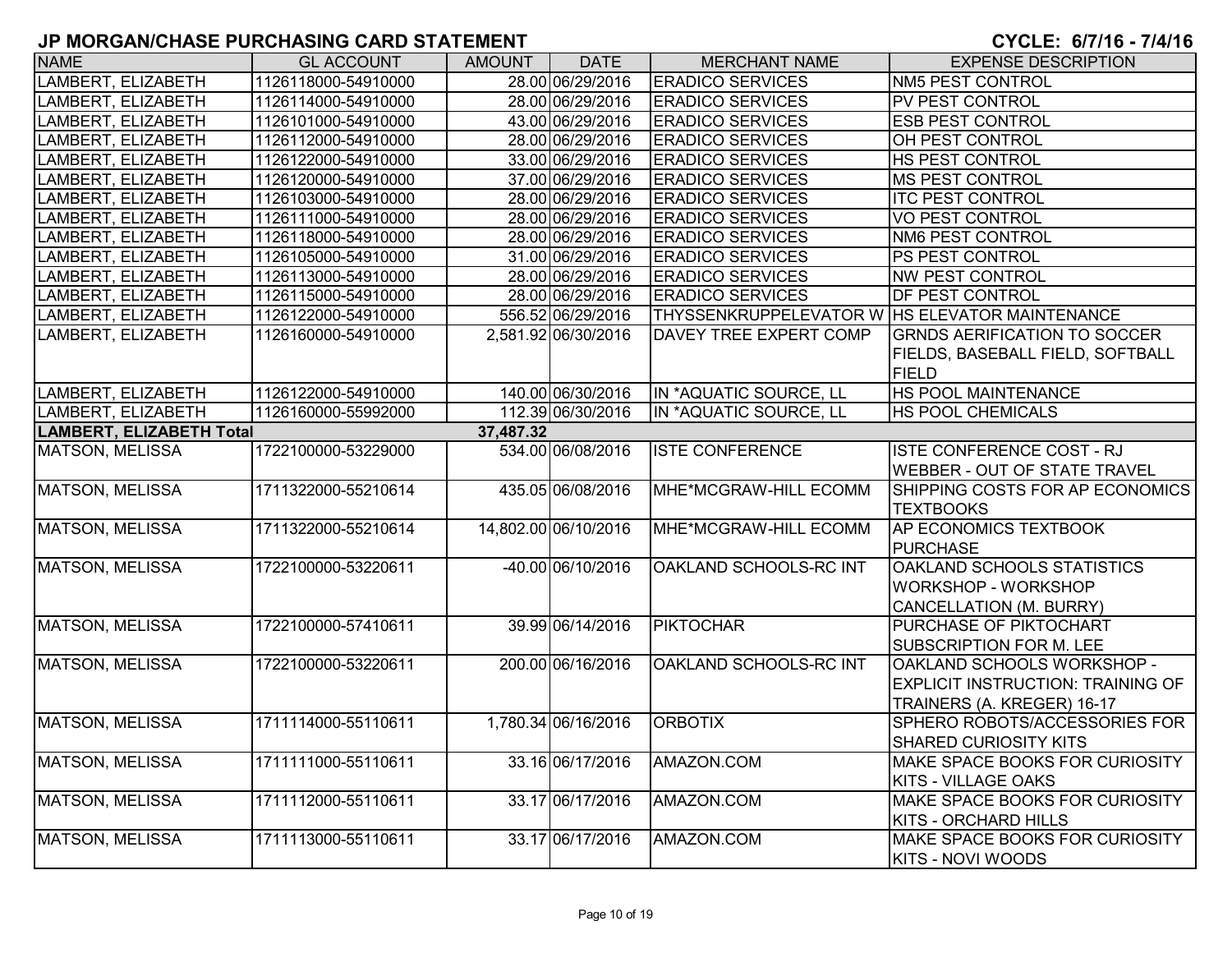# **JP MORGAN/CHASE PURCHASING CARD STATEMENT CYCLE: 6/7/16 - 7/4/1**

| <b>NAME</b>            | <b>GL ACCOUNT</b>   | <b>AMOUNT</b> | <b>DATE</b>         | <b>MERCHANT NAME</b>    | <b>EXPENSE DESCRIPTION</b>                                                          |
|------------------------|---------------------|---------------|---------------------|-------------------------|-------------------------------------------------------------------------------------|
| <b>MATSON, MELISSA</b> | 1711114000-55110611 |               | 33.17 06/17/2016    | AMAZON.COM              | MAKE SPACE BOOKS FOR CURIOSITY<br><b>KITS - PARKVIEW</b>                            |
| <b>MATSON, MELISSA</b> | 1711115000-55110611 |               | 33.17 06/17/2016    | AMAZON.COM              | MAKE SPACE BOOKS FOR CURIOSITY<br><b>KITS - DEERFIELD</b>                           |
| <b>MATSON, MELISSA</b> | 1711118000-55110611 |               | 106.00 06/17/2016   | <b>GOOGLE *DEVICES</b>  | <b>GOOGLE CARDBOARD GLASSES FOR</b><br><b>SHARED CURIOSITY KITS</b>                 |
| MATSON, MELISSA        | 1711111000-55110611 |               | 15.95 06/17/2016    | <b>MINDWARE</b>         | <b>KEVA BRAINBUILDERS EQUIPMENT</b><br>FOR CURIOSITY KITS - VILLAGE OAKS            |
| MATSON, MELISSA        | 1711112000-55110611 |               | 15.95 06/17/2016    | <b>MINDWARE</b>         | <b>KEVA BRAINBUILDERS EQUIPMENT</b><br>FOR CURIOSITY KITS - ORCHARD<br><b>HILLS</b> |
| MATSON, MELISSA        | 1711113000-55110611 |               | 15.95 06/17/2016    | <b>MINDWARE</b>         | KEVA BRAINBUILDERS EQUIPMENT<br>FOR CURIOSITY KITS - NOVI WOODS                     |
| <b>MATSON, MELISSA</b> | 1711114000-55110611 |               | 15.95 06/17/2016    | <b>MINDWARE</b>         | <b>KEVA BRAINBUILDERS EQUIPMENT</b><br>FOR CURIOSITY KITS - PARKVIEW                |
| <b>MATSON, MELISSA</b> | 1711115000-55110611 |               | 15.95 06/17/2016    | <b>MINDWARE</b>         | <b>KEVA BRAINBUILDERS EQUIPMENT</b><br>FOR CURIOSITY KITS - DEERFIELD               |
| MATSON, MELISSA        | 1711118000-55110611 |               | 15.95 06/17/2016    | <b>MINDWARE</b>         | KEVA BRAINBUILDERS EQUIPMENT<br>FOR CURIOSITY KITS - NOVI<br><b>MEADOWS</b>         |
| <b>MATSON, MELISSA</b> | 1711118000-55110611 |               | 345.41 06/17/2016   | <b>MODULAR ROBOTICS</b> | <b>CUBELET EQUIPMENT FOR SHARED</b><br><b>CURIOSITY KITS</b>                        |
| MATSON, MELISSA        | 1711111000-55110611 |               | 135.00 06/17/2016   | <b>MY MAKEDO</b>        | MAKEDO TOOLS FOR CURIOSITY KIT -<br><b>VILLAGE OAKS</b>                             |
| <b>MATSON, MELISSA</b> | 1711112000-55110611 |               | 135.00 06/17/2016   | <b>MY MAKEDO</b>        | MAKEDO TOOLS FOR CURIOSITY KIT -<br><b>ORCHARD HILLS</b>                            |
| <b>MATSON, MELISSA</b> | 1711113000-55110611 |               | 135.00 06/17/2016   | <b>MY MAKEDO</b>        | MAKEDO TOOLS FOR CURIOSITY KIT -<br>NOVI WOODS                                      |
| MATSON, MELISSA        | 1711114000-55110611 |               | 135.00 06/17/2016   | <b>MY MAKEDO</b>        | MAKEDO TOOLS FOR CURIOSITY KIT -<br><b>PARKVIEW</b>                                 |
| <b>MATSON, MELISSA</b> | 1711115000-55110611 |               | 135.00 06/17/2016   | <b>MY MAKEDO</b>        | MAKEDO TOOLS FOR CURIOSITY KIT -<br>DEERFIELD                                       |
| MATSON, MELISSA        | 1711118000-55110611 |               | 135.00 06/17/2016   | <b>MY MAKEDO</b>        | MAKEDO TOOLS FOR CURIOSITY KIT -<br><b>NOVI MEADOWS</b>                             |
| MATSON, MELISSA        | 1711112000-55110611 |               | 1,082.13 06/17/2016 | SSI*EPSCC               | <b>WORDLY WISE WORKBOOK -</b><br><b>ORCHARD HILLS</b>                               |
| MATSON, MELISSA        | 1711115000-55110611 |               | 1,088.18 06/17/2016 | SSI*EPSCC               | <b>WORDLY WISE WORKBOOKS -</b><br>DEERFIELD                                         |
| <b>MATSON, MELISSA</b> | 1711114000-55110611 |               | 1,928.85 06/17/2016 | SSI*EPSCC               | <b>WORDLY WISE WORKBOOKS -</b><br><b>PARKVIEW</b>                                   |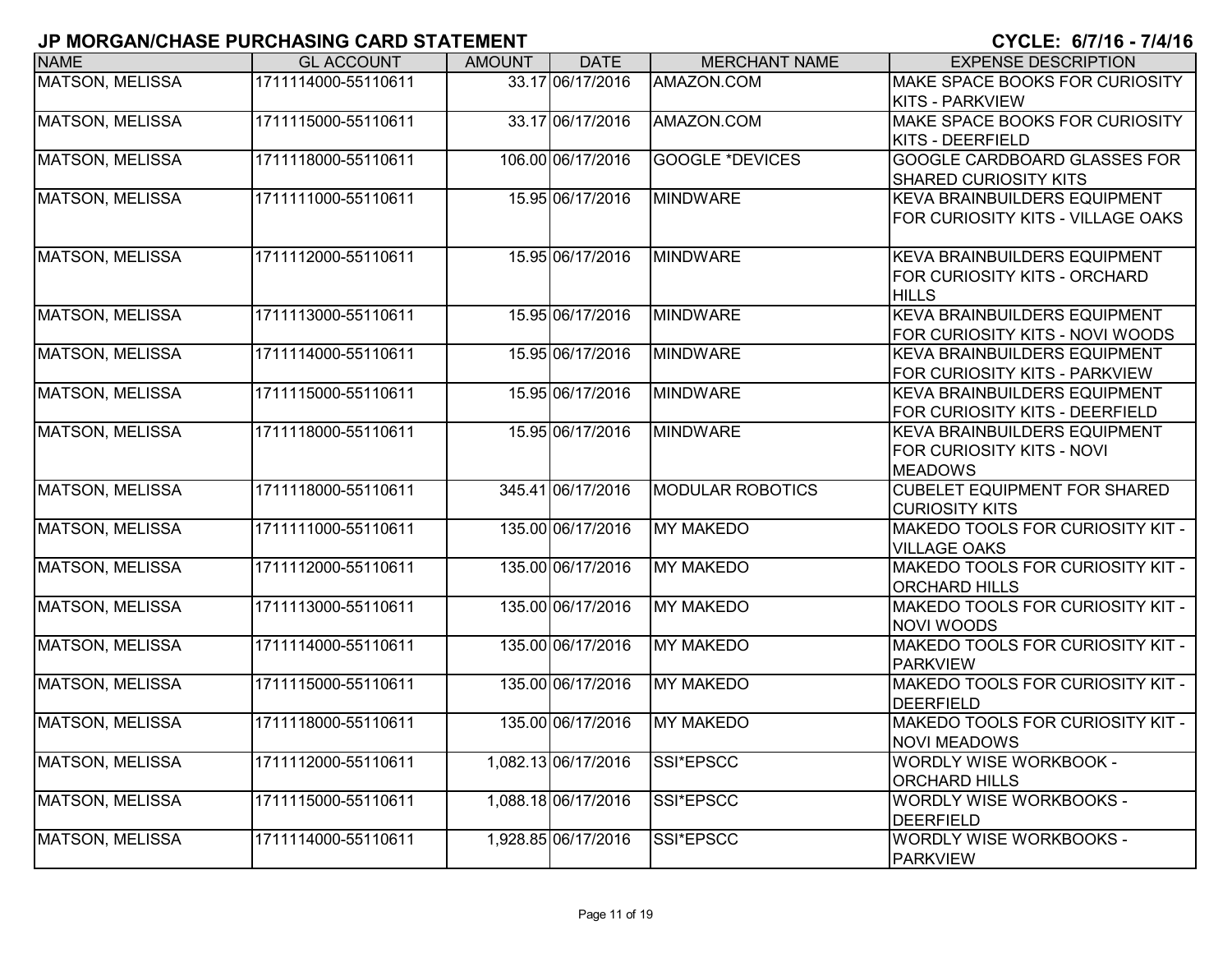| <b>NAME</b>            | <b>GL ACCOUNT</b>   | <b>AMOUNT</b> | <b>DATE</b>         | <b>MERCHANT NAME</b>        | <b>EXPENSE DESCRIPTION</b>                                                                               |
|------------------------|---------------------|---------------|---------------------|-----------------------------|----------------------------------------------------------------------------------------------------------|
| <b>MATSON, MELISSA</b> | 1711111000-55110611 |               | 1,505.90 06/17/2016 | SSI*EPSCC                   | <b>WORDLY WISE WORKBOOKS -</b>                                                                           |
| MATSON, MELISSA        | 1711118000-55110611 |               | 376.48 06/17/2016   | SSI*EPSCC                   | <b>VILLAGE OAKS</b><br><b>WORDLY WISE WORKBOOKS - NOVI</b><br><b>MEADOWS</b>                             |
| <b>MATSON, MELISSA</b> | 1711113000-55110611 |               | 1,027.95 06/17/2016 | SSI*EPSCC                   | WORDLY WISE WORKBOOKS - NOVI<br><b>WOODS</b>                                                             |
| <b>MATSON, MELISSA</b> | 1711113000-55110611 |               | 762.60 06/20/2016   | <b>AMAZON MKTPLACE PMTS</b> | MAKEY-MAKEY EQUIPMENT FOR<br><b>CURIOSITY KITS</b>                                                       |
| MATSON, MELISSA        | 1711112000-55110611 |               | 1,210.50 06/20/2016 | AMAZON.COM                  | DOT & DASH ROBOT EQUIPMENT FOR<br><b>CURIOSITY KITS</b>                                                  |
| MATSON, MELISSA        | 1711112000-55110611 |               | 288.71 06/20/2016   | AMAZON.COM                  | DOT AND DASH WONDER KIT<br><b>EQUIPMENT FOR CURIOSITY KITS</b>                                           |
| MATSON, MELISSA        | 1711118000-55110611 |               | $-6.00 06/20/2016$  | <b>GOOGLE *DEVICES</b>      | <b>REIMBURSEMENT OF TAXES</b><br>CHARGED TO 6/17/16 GOOGLE<br><b>PURCHASE</b>                            |
| MATSON, MELISSA        | 1711111000-55110611 |               | 275.00 06/20/2016   | IN *KEVA PLANKS             | <b>KEVA PLANKS FOR SHARED</b><br><b>CURIOSITY KITS - VILLAGE OAKS</b>                                    |
| <b>MATSON, MELISSA</b> | 1711112000-55110611 |               | 275.00 06/20/2016   | <b>IN *KEVA PLANKS</b>      | <b>KEVA PLANKS FOR SHARED</b><br><b>CURIOSITY KITS - ORCHARD HILLS</b>                                   |
| <b>MATSON, MELISSA</b> | 1711113000-55110611 |               | 275.00 06/20/2016   | IN *KEVA PLANKS             | <b>KEVA PLANKS FOR SHARED</b><br><b>CURIOSITY KITS - NOVI WOODS</b>                                      |
| MATSON, MELISSA        | 1711114000-55110611 |               | 275.00 06/20/2016   | IN *KEVA PLANKS             | <b>KEVA PLANKS FOR SHARED</b><br><b>CURIOSITY KITS - PARKVIEW</b>                                        |
| <b>MATSON, MELISSA</b> | 1711115000-55110611 |               | 275.00 06/20/2016   | IN *KEVA PLANKS             | <b>KEVA PLANKS FOR SHARED</b><br><b>CURIOSITY KITS - DEERFIELD</b>                                       |
| <b>MATSON, MELISSA</b> | 1711118000-55110611 |               | 275.00 06/20/2016   | IN *KEVA PLANKS             | <b>KEVA PLANKS FOR SHARED</b><br><b>CURIOSITY KITS - NOVI MEADOWS</b>                                    |
| MATSON, MELISSA        | 1711118000-55110611 |               | 415.96 06/20/2016   | <b>LIGHTUP</b>              | LIGHTUP TESLA BLUETOOTH KITS FOR<br><b>SHARED CURIOSITY KITS</b>                                         |
| MATSON, MELISSA        | 1711111000-55110611 |               | 152.99 06/20/2016   | <b>OSMO</b>                 | OSMO WONDER KIT FOR SHARED<br><b>CURIOSITY KITS</b>                                                      |
| <b>MATSON, MELISSA</b> | 1711118000-55110611 |               | 1,651.66 06/20/2016 | PAYPAL *STRAWBEESAB         | <b>STRAWBEE EQUIPMENT FOR SHARED</b><br>CURIOSITY KITS (2015-16)                                         |
| MATSON, MELISSA        | 1711118000-55110611 |               | 530.34 06/20/2016   | PAYPAL *STRAWBEESAB         | <b>STRAWBEE EQUIPMENT FOR SHARED</b><br>CURIOSITY KITS (2016-17)                                         |
| MATSON, MELISSA        | 1711115000-55110611 |               | 1,314.00 06/21/2016 | <b>AMAZON MKTPLACE PMTS</b> | OZOBOT 2.0 BIT CLASSROOM KIT FOR<br><b>SHARED CURIOSITY KITS</b>                                         |
| MATSON, MELISSA        | 1722100000-57910611 |               | 52.50 06/21/2016    | <b>MARIA'S DELI</b>         | LUNCH FOR CABINET MEETING - RJ<br><b>WEBBER</b>                                                          |
| <b>MATSON, MELISSA</b> | 1722100000-53220611 |               | 20.00 06/22/2016    | OAKLAND SCHOOLS-RC INT      | <b>OAKLAND SCHOOLS COURSE</b><br><b>REGISTRATION - ILLUMINATE TRAIN</b><br>THE TRAINER (P. WOLSTENCROFT) |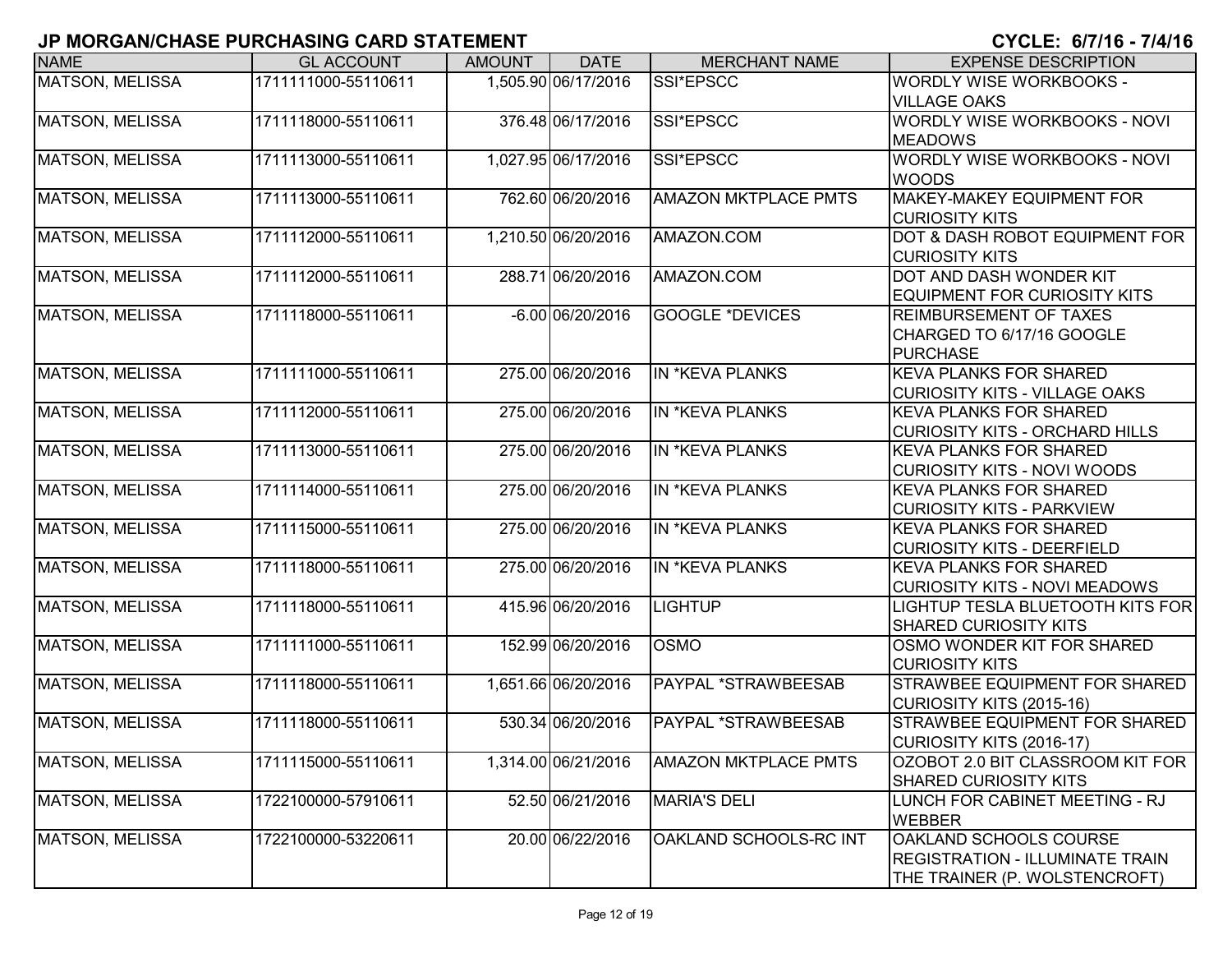| <b>NAME</b>                                     | <b>GL ACCOUNT</b>                          | <b>AMOUNT</b> | <b>DATE</b>                          | <b>MERCHANT NAME</b>                        | <b>EXPENSE DESCRIPTION</b>                                  |
|-------------------------------------------------|--------------------------------------------|---------------|--------------------------------------|---------------------------------------------|-------------------------------------------------------------|
| <b>MATSON, MELISSA</b>                          | 1711118000-55210809                        |               | 2,544.00 06/22/2016                  | SSI*DELTACPOFREYNEOSCI                      | <b>NEW SCIENCE TEXTBOOKS FOR</b>                            |
|                                                 |                                            |               |                                      |                                             | TEACHERS - NOVI MEADOWS 5 AND 6                             |
|                                                 |                                            |               |                                      |                                             |                                                             |
| <b>MATSON, MELISSA</b>                          | 1711118000-55110611                        |               | 175.75 06/23/2016                    | SSI*EPSCC                                   | WORDLY WISE WORKBOOKS - NOVI                                |
|                                                 |                                            |               |                                      |                                             | <b>MEADOWS</b>                                              |
| <b>MATSON, MELISSA</b>                          | 1711112000-55110611                        |               | 58.55 06/24/2016                     | SSI*EPSCC                                   | <b>WORDLY WISE TEACHING GUIDE -</b><br><b>ORCHARD HILLS</b> |
| MATSON, MELISSA                                 | 1711115000-55110611                        |               | 53.70 06/24/2016                     | SSI*EPSCC                                   | <b>WORDLY WISE TEACHER GUIDE -</b>                          |
|                                                 |                                            |               |                                      |                                             | DEERFIELD                                                   |
| <b>MATSON, MELISSA</b>                          | 1711118000-55110611                        |               | 182.88 06/24/2016                    | SSI*EPSCC                                   | WORDLY WISE WORKBOOKS - NOVI                                |
|                                                 |                                            |               |                                      |                                             | <b>MEADOWS</b>                                              |
| <b>MATSON, MELISSA</b>                          | 1711114000-55110611                        |               | 58.55 06/24/2016                     | SSI*EPSCC                                   | <b>WORDLY WISE TEACHER GUIDES -</b>                         |
|                                                 |                                            |               |                                      |                                             | PARKVIEW                                                    |
| <b>MATSON, MELISSA</b>                          | 1722100000-57410611                        |               | 10.00 06/27/2016                     | OAKLAND SCHOOLS-RC INT                      | OAKLAND SCHOOLS 2015-16 PA 25                               |
|                                                 |                                            |               |                                      |                                             | <b>SCHOOL IMPROVEMENT TEAM SCECH</b>                        |
|                                                 |                                            |               |                                      |                                             | <b>HOURS - RJ WEBBER</b>                                    |
| <b>MATSON, MELISSA</b>                          | 1722100000-57410611                        |               | 10.00 06/27/2016                     | OAKLAND SCHOOLS-RC INT                      | OAKLAND SCHOOLS 2015-16 SCHOOL                              |
|                                                 |                                            |               |                                      |                                             | COMMITTEE MEETING SCECH HOURS -                             |
|                                                 |                                            |               |                                      |                                             | <b>RJ WEBBER</b>                                            |
| MATSON, MELISSA                                 | 1722100000-53229000                        |               | 4,050.00 06/28/2016                  |                                             | HARVARD EVENT MANAGEME REGISTRATION FOR JOHN BRICKEY -      |
|                                                 |                                            |               |                                      |                                             | HARVARD GRADUATE SCHOOL OF                                  |
|                                                 |                                            |               |                                      |                                             | EDUCATION WORKSHOP (OUT OF                                  |
|                                                 |                                            |               |                                      |                                             | STATE TRAVEL) - 6/26/16 - 7/02/16                           |
| MATSON, MELISSA                                 | 1711118000-55110611                        |               | 795.00 06/30/2016                    | LEGO EDUCATION                              | LEGO WEDO 2.0 EQUIPMENT FOR                                 |
|                                                 |                                            |               |                                      |                                             | <b>CURIOSITY KITS</b>                                       |
| <b>MATSON, MELISSA</b>                          | 1722100000-53220611                        |               | 986.00 07/01/2016                    | PP*STEMTEACHER                              | <b>STEM TEACHER TRAINING - HOTEL</b>                        |
|                                                 |                                            |               |                                      |                                             | PAYMENT - S. FURLOW 16-17                                   |
| <b>MATSON, MELISSA Total</b>                    |                                            | 43,251.51     |                                      |                                             |                                                             |
| MCDOUGALL, BARBARA                              | 6100061000-24316110                        |               | -32.70 06/08/2016                    | <b>HAMPTON INN HOTELS</b>                   | <b>TENNIS ROOMS</b>                                         |
| MCDOUGALL, BARBARA                              | 6100061000-24316110                        |               | 32.70 06/09/2016                     | <b>HAMPTON INN HOTELS</b>                   | <b>TENNIS ROOMS</b>                                         |
| MCDOUGALL, BARBARA                              | 6100061000-24316104                        |               | 24.96 06/10/2016                     | KROGER #632                                 | <b>REGIONAL BB/SB</b>                                       |
| MCDOUGALL, BARBARA                              | 6100061000-24316104                        |               | 17.18 06/13/2016                     | Q<br><b>DUNKIN #354529</b>                  | <b>BB/SB REGIONAL</b>                                       |
| MCDOUGALL, BARBARA                              | 6100061000-24316104<br>1429300000-55999000 |               | 108.00 06/13/2016                    | <b>SUBWAY</b><br>00025049<br><b>STAPLES</b> | <b>REGIONAL BB/SB</b>                                       |
| MCDOUGALL, BARBARA<br><b>MCDOUGALL, BARBARA</b> |                                            |               | 16.94 06/15/2016<br>59.76 06/22/2016 | 00115659<br>CARRABBAS 7304                  | <b>CERTIFICATE PAPER</b><br><b>CO-OP STUDENTS LUNCH</b>     |
| MCDOUGALL, BARBARA                              | 6100061000-24316104<br>6100061000-24316104 |               | 35.50 06/27/2016                     | <b>MARIA'S ITALIAN BAKERY</b>               | LUNCH FOR OFFICE WHILE MOVING                               |
| <b>MCDOUGALL, BARBARA Total</b>                 |                                            | 262.34        |                                      |                                             |                                                             |
| MILLER, HELEN                                   | 1128300000-55910000                        |               | 6.14 06/13/2016                      | MEIJER INC #122<br>Q01                      | <b>AAA BATTERIES FOR BROTHERS</b>                           |
|                                                 |                                            |               |                                      |                                             | LABEL MAKER/MAIL ROOM LABELS                                |
| <b>MILLER, HELEN</b>                            | 1128300000-55910000                        |               | -86.89 06/16/2016                    | STAPLS7156739731001001                      | <b>CREDIT FOR RETURNED FAX TONER</b>                        |
|                                                 |                                            |               |                                      |                                             | <b>CARTRIDGE</b>                                            |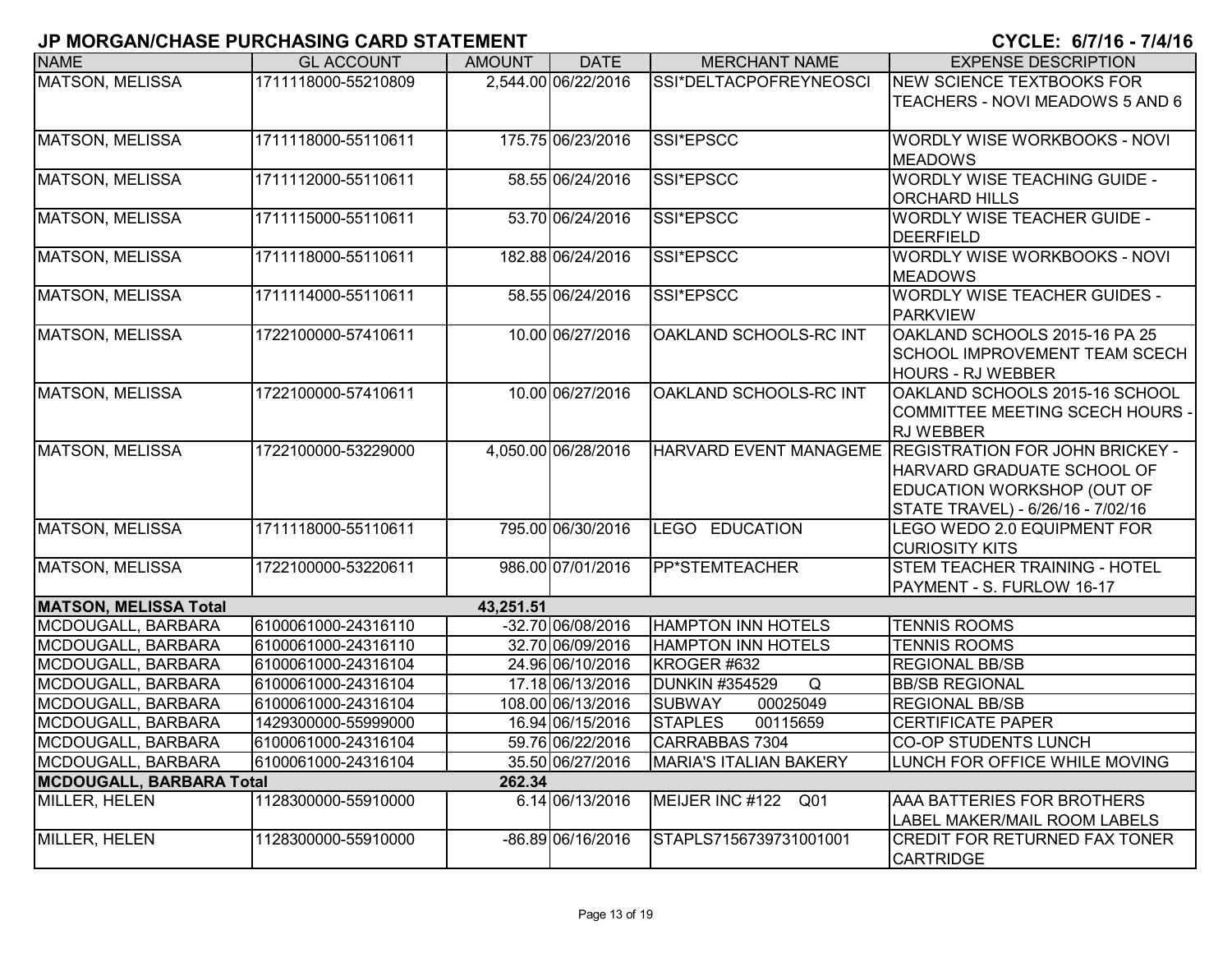| <b>NAME</b>                   | <b>GL ACCOUNT</b>   | <b>AMOUNT</b> | <b>DATE</b>         | <b>MERCHANT NAME</b>          | <b>EXPENSE DESCRIPTION</b>             |
|-------------------------------|---------------------|---------------|---------------------|-------------------------------|----------------------------------------|
| MILLER, HELEN                 | 1128300000-55990000 |               | 97.90 06/17/2016    | NATIONAL PEN CO LLC           | <b>NOVI LOGO PENS FOR NEW STAFF</b>    |
|                               |                     |               |                     |                               | <b>ORIENTATION</b>                     |
| <b>MILLER, HELEN Total</b>    |                     | 17.15         |                     |                               |                                        |
| <b>NESMITH, RUSSELL</b>       | 1126160000-55992000 |               | 11.85 06/07/2016    | ETNA DISTRIBUTORS WIXO        | NW CLEAN OUT COVER                     |
| NESMITH, RUSSELL              | 1126160000-54910000 |               | 407.55 06/07/2016   | PENSKE TRK LSG 059110         | <b>IMTCE DELIVERY TRUCK RENTAL</b>     |
| NESMITH, RUSSELL              | 1126160000-55992000 |               | 19.00 06/07/2016    | <b>REDFORD LOCK COMPANY I</b> | NM6 RM 641 REPLACE FILING CABINET      |
|                               |                     |               |                     |                               | <b>KEY</b>                             |
| NESMITH, RUSSELL              | 1126160000-55992000 |               | 89.52 06/08/2016    | <b>BEST PLUMBING SPECIALT</b> | <b>MTCE PLUMBING STOCK</b>             |
| NESMITH, RUSSELL              | 1126160000-55992000 |               | 773.00 06/10/2016   | <b>REDFORD LOCK COMPANY I</b> | HS MEN'S DRESSING ROOM DOOR            |
|                               |                     |               |                     |                               | <b>FROM HALLWAY</b>                    |
| NESMITH, RUSSELL              | 1126160000-55992000 |               | 228.97 06/14/2016   | <b>BEST PLUMBING SPECIALT</b> | <b>MTCE PLUMBING STOCK</b>             |
| NESMITH, RUSSELL              | 1126160000-55992000 |               | 2.96 06/17/2016     | THE HOME DEPOT 2737           | <b>MS GYM FOUNTAIN REPAIR</b>          |
| NESMITH, RUSSELL              | 1126160000-55992000 |               | 20.82 06/20/2016    | THE HOME DEPOT 2737           | <b>DISTRICT EXTERIOR DOOR PAINTING</b> |
| NESMITH, RUSSELL              | 1126160000-55992000 |               | 86.84 06/22/2016    | PPG PAINTS 9455               | <b>MTCE/TRANS PAINT</b>                |
| NESMITH, RUSSELL              | 1126160000-55992000 |               | 12.47 06/22/2016    | THE HOME DEPOT 2737           | <b>DISTRICT EXTERIOR DOOR PAINT</b>    |
| NESMITH, RUSSELL              | 1126160000-55992000 |               | 20.68 06/23/2016    | THE HOME DEPOT 2737           | <b>HS CLAY TRAPS</b>                   |
| NESMITH, RUSSELL              | 1126160000-55992000 |               | 3.34 06/24/2016     | ETNA DISTRIBUTORS WIXO        | <b>HS ART ROOM</b>                     |
| NESMITH, RUSSELL              | 1126160000-55992000 |               | 2.23 06/24/2016     | ETNA DISTRIBUTORS WIXO        | <b>HS ART ROOM</b>                     |
| NESMITH, RUSSELL              | 1126160000-55992000 |               | 2.18 06/24/2016     | THE HOME DEPOT 2737           | <b>HS ART ROOM</b>                     |
| NESMITH, RUSSELL              | 1126160000-55992000 |               | 123.56 06/28/2016   | <b>BEST PLUMBING SPECIALT</b> | <b>MTCE PLUMBING STOCK</b>             |
| NESMITH, RUSSELL              | 1126160000-55992000 |               | 61.53 06/30/2016    | <b>BEST PLUMBING SPECIALT</b> | <b>NM5 FLOOR DRAIN COVER</b>           |
| NESMITH, RUSSELL              | 1126160000-55992000 |               | 1,286.12 07/04/2016 | THE HOME DEPOT 2737           | <b>ECEC TOOLS</b>                      |
| <b>NESMITH, RUSSELL Total</b> |                     | 3,152.62      |                     |                               |                                        |
| NEWMAN, MARK                  | 1126160000-53220000 |               | 122.85 06/16/2016   | <b>CRYSTAL MTN LODGING</b>    | <b>IMSBO CONFERENCE DEPOSIT FOR</b>    |
|                               |                     |               |                     |                               | 10/2016                                |
| NEWMAN, MARK                  | 1126160000-55992000 |               | 48.09 06/16/2016    | <b>PPG PAINTS 9455</b>        | <b>DISTRICT PAINT SUPPLIES</b>         |
| NEWMAN, MARK                  | 1126160000-55992000 |               | 343.62 06/16/2016   | PPG PAINTS 9455               | <b>DISTRICT PAINT SUPPLIES</b>         |
| NEWMAN, MARK                  | 1126160000-55992000 |               | 107.24 06/20/2016   | <b>WILDLIFE MANAGEMENT S</b>  | MTCE CATCH POLE, CHARGED TAX IN        |
|                               |                     |               |                     |                               | <b>ERROR</b>                           |
| NEWMAN, MARK                  | 1126160000-55992000 |               | -5.16 06/21/2016    | <b>WILDLIFE MANAGEMENT S</b>  | <b>TAX REFUND</b>                      |
| NEWMAN, MARK                  | 1126160000-55992000 |               | 40.15 06/24/2016    | THEPAINTSTORE.COM             | <b>DISTRICT CEILING PAINT</b>          |
| NEWMAN, MARK                  | 1126160000-53220000 |               | 139.00 06/29/2016   | <b>MSBO</b>                   | <b>IMSBO CONFERENCE DEPOSIT</b>        |
| NEWMAN, MARK                  | 1126160000-55992000 |               | 86.00 07/01/2016    | <b>REDFORD LOCK COMPANY I</b> | <b>DISTRICT KEYS</b>                   |
| <b>NEWMAN, MARK Total</b>     |                     | 881.79        |                     |                               |                                        |
| NOWICKI, MATTHEW              | 1127170000-57910000 |               | 47.22 06/29/2016    | <b>SCHUBERGS BAR</b>          | <b>DINNER AT CONFERENCE</b>            |
| NOWICKI, MATTHEW              | 1127170000-57910000 |               | 25.00 07/01/2016    | CRACKER BARREL #195 LA        | <b>DINNER AT CONFERENCE</b>            |
| NOWICKI, MATTHEW              | 1127170000-57910000 |               | 44.62 07/01/2016    | <b>VIVO</b>                   | <b>LUNCH AT CONFERENCE</b>             |
| <b>NOWICKI, MATTHEW Total</b> |                     | 116.84        |                     |                               |                                        |
| OCONNOR, GAIL                 | 1611851343-55110000 |               | 522.34 06/10/2016   | STAPLS7157453400000001        | <b>TEACHING SUPPLIES</b>               |
| OCONNOR, GAIL                 | 1611851343-55110000 |               | 66.70 06/10/2016    | STAPLS7157453400000002        | <b>TEACHING SUPPLIES</b>               |
| OCONNOR, GAIL                 | 1611851343-55110000 |               | 134.78 06/10/2016   | STAPLS7157453400000003        | <b>TEACHING SUPPLIES</b>               |
| OCONNOR, GAIL                 | 1611851343-55110000 |               | 2,820.40 06/13/2016 | SSI*SCHOOL SPECIALTY          | <b>TEACHING SUPPLIES</b>               |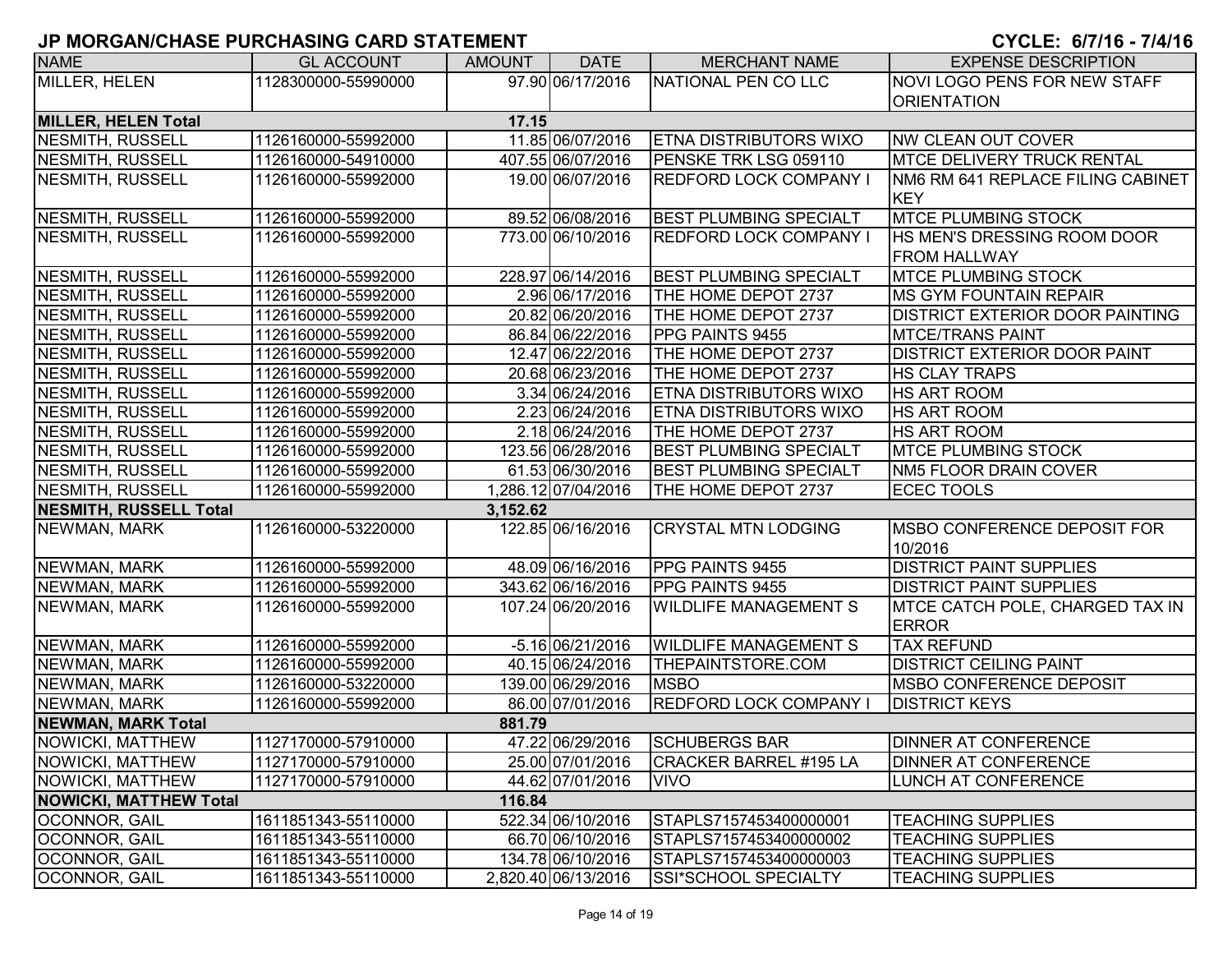| <b>NAME</b>                 | <b>GL ACCOUNT</b>   | <b>AMOUNT</b> | <b>DATE</b>         | <b>MERCHANT NAME</b>          | <b>EXPENSE DESCRIPTION</b>                                                 |
|-----------------------------|---------------------|---------------|---------------------|-------------------------------|----------------------------------------------------------------------------|
| OCONNOR, GAIL               | 1611851343-55110000 |               | 38.92 06/13/2016    | STAPLS7157453400000005        | <b>TEACHING SUPPLIES</b>                                                   |
| OCONNOR, GAIL               | 1611851343-55110000 |               | 206.27 06/15/2016   | <b>DISCOUNT SCHOOL SUPPLY</b> | <b>TEACHING SUPPLIES</b>                                                   |
| OCONNOR, GAIL               | 1611851343-55110000 |               | 298.86 06/15/2016   | <b>DISCOUNT SCHOOL SUPPLY</b> | <b>TEACHING SUPPLIES</b>                                                   |
| OCONNOR, GAIL               | 1611851343-55110000 |               | 720.26 06/15/2016   | STAPLS7157598393000001        | <b>TEACHING SUPPLIES</b>                                                   |
| <b>OCONNOR, GAIL</b>        | 1611851343-55110000 |               | 65.54 06/16/2016    | <b>DISCOUNT SCHOOL SUPPLY</b> | <b>TEACHING SUPPLIES</b>                                                   |
| OCONNOR, GAIL               | 1611851343-55110000 |               | 201.24 06/17/2016   | <b>DISCOUNT SCHOOL SUPPLY</b> | <b>TEACHING SUPPLIES</b>                                                   |
| OCONNOR, GAIL               | 1611851343-55110000 |               | 1,115.26 06/20/2016 | <b>LAKESHORE LEARNING MAT</b> | <b>TEACHING SUPPLIES</b>                                                   |
| OCONNOR, GAIL               | 1611851343-55110000 |               | 1,190.31 06/20/2016 | SSI*SCHOOL SPECIALTY          | <b>TEACHING SUPPLIES</b>                                                   |
| <b>OCONNOR, GAIL</b>        | 1335100000-55110553 |               | 78.93 06/20/2016    | STAPLS7157916764000001        | <b>TEACHING SUPPLIES</b>                                                   |
| OCONNOR, GAIL               | 1335100000-55110553 |               | 96.84 06/20/2016    | STAPLS7157929668000001        | <b>TEACHING SUPPLIES</b>                                                   |
| OCONNOR, GAIL               | 1611851343-55110000 |               | 485.08 06/22/2016   | SSI*SCHOOL SPECIALTY          | <b>TEACHING SUPPLIES</b>                                                   |
| OCONNOR, GAIL               | 1611851343-55110000 |               | -198.32 06/22/2016  | STAPLS7157598393001001        | <b>TEACHING SUPPLIES</b>                                                   |
| OCONNOR, GAIL               | 1611851343-55110000 |               | -77.99 06/24/2016   | STAPLS7157598393003001        | <b>TEACHING SUPPLIES</b>                                                   |
| OCONNOR, GAIL               | 1611851343-55110000 |               | 320.17 06/28/2016   | <b>AMAZON MKTPLACE PMTS</b>   | <b>TEACHING SUPPLIES</b>                                                   |
| OCONNOR, GAIL               | 1611851343-55110000 |               | 145.00 06/29/2016   | <b>ACCUCUT, LLC</b>           | <b>TEACHING SUPPLIES</b>                                                   |
| OCONNOR, GAIL               | 1335100000-55110553 |               | 74.30 06/30/2016    | STAPLS7158436303000001        | <b>TEACHING SUPPLIES</b>                                                   |
| OCONNOR, GAIL               | 1335100000-55110553 |               | 21.53 06/30/2016    | STAPLS7158436303000002        | <b>TEACHING SUPPLIES</b>                                                   |
| <b>OCONNOR, GAIL</b>        | 1335100000-55110553 |               | $-3.65$ 07/01/2016  | STAPLS7157916764001001        | <b>TEACHING SUPPLIES</b>                                                   |
| <b>OCONNOR, GAIL</b>        | 1335100000-55110553 |               | -26.36 07/01/2016   | STAPLS7157929668001001        | <b>TEACHING SUPPLIES</b>                                                   |
| <b>OCONNOR, GAIL Total</b>  |                     | 8,296.41      |                     |                               |                                                                            |
| <b>PATEL, SHAILEE</b>       | 1222600000-55990000 |               | 73.39 06/24/2016    | PANERA BREAD #667             | <b>LUNCH FOR MS INTERVIEW TEAM</b>                                         |
| <b>PATEL, SHAILEE Total</b> |                     | 73.39         |                     |                               |                                                                            |
| <b>REICHLEY, CARRIE</b>     | 6100018000-24316501 |               | 24.95 06/07/2016    | <b>DAVIS PULICATIONS INC</b>  | SUBSCRIPTION RENEWAL-ART,<br><b>GRADE 6</b>                                |
| <b>REICHLEY, CARRIE</b>     | 6100018000-24316501 |               | 100.00 06/09/2016   | <b>CFP BRIGHTON INC.</b>      | <b>PTO PIZZA PARTY</b>                                                     |
| <b>REICHLEY, CARRIE</b>     | 6100018000-24316220 |               | 260.00 06/09/2016   | <b>HCMA KENSINGTON PRK OF</b> | <b>FIELD TRIP-KENSINGTON METROPARK-</b><br>JENKINS & RUGG CLASSROOMS       |
| <b>REICHLEY, CARRIE</b>     | 1111118000-55110719 |               | 99.00 06/09/2016    | MATH OLYMPIADS (MOEMS)        | <b>REGISTRATION FOR MATH OLYMPIAD-</b><br><b>ERNSTER-GRADE 5 TEAM</b>      |
| <b>REICHLEY, CARRIE</b>     | 1111118000-55110719 |               | 198.00 06/09/2016   | MATH OLYMPIADS (MOEMS)        | <b>REGISTRATION FOR MATH OLYMPIAD-</b><br><b>WELLOCK-GRADE 6 TWO TEAMS</b> |
| <b>REICHLEY, CARRIE</b>     | 6100018000-24316275 |               | 298.60 06/09/2016   | THE BIG SALAD OF NOVI         | LUNCHEON FOR "TURNAROUND KIDS"                                             |
| <b>REICHLEY, CARRIE</b>     | 6100018000-24316220 |               | 312.00 06/10/2016   |                               | HCMA KENSINGTON PRK OF FIELD TRIP-ERICKSON & BURRY<br><b>CLASSROOMS</b>    |
| <b>REICHLEY, CARRIE</b>     | 1111118000-55110719 |               | 180.00 06/13/2016   | OAKLAND SCHOOLS-RC INT        | CONNECTED MATHEMATICS SEMINAR-<br><b>J. GRUNDSTROM</b>                     |
| <b>REICHLEY, CARRIE</b>     | 1111118000-55110719 |               | 180.00 06/13/2016   | OAKLAND SCHOOLS-RC INT        | CONNECTED MATHEMATICS SEMINAR-<br>C. KIDON                                 |
| <b>REICHLEY, CARRIE</b>     | 1111118000-55110799 |               | 280.87 06/15/2016   | STAPLS7157676010000001        | HANGING FILE FOLDERS & BAND AIDS                                           |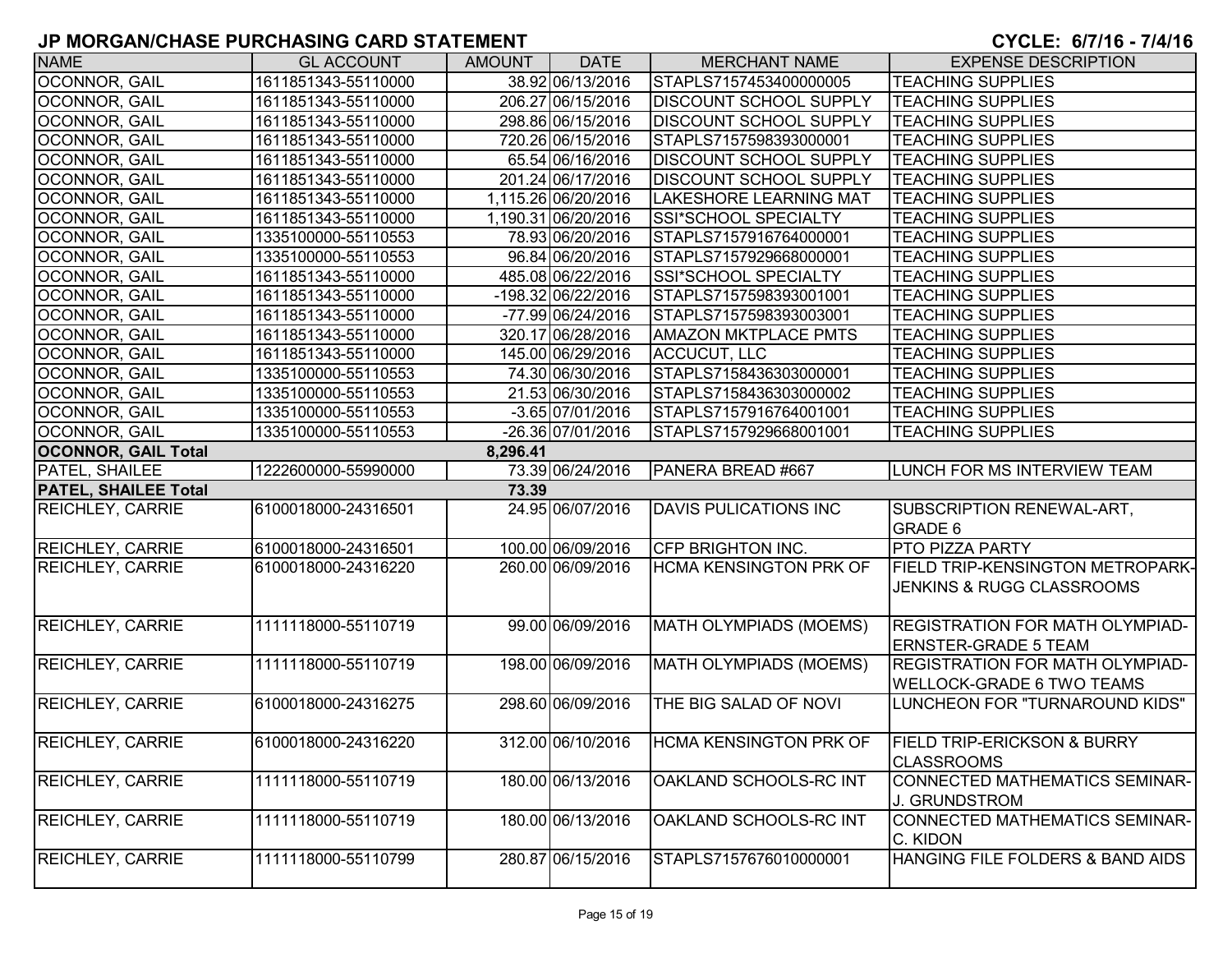| <b>NAME</b>                      | <b>GL ACCOUNT</b>   | <b>AMOUNT</b> | <b>DATE</b>       | <b>MERCHANT NAME</b>          | <b>EXPENSE DESCRIPTION</b>                                                          |
|----------------------------------|---------------------|---------------|-------------------|-------------------------------|-------------------------------------------------------------------------------------|
| <b>REICHLEY, CARRIE</b>          | 1111118000-55110799 |               | 65.95 06/15/2016  | STAPLS7157676010000002        | 3-RING BINDERS                                                                      |
| <b>REICHLEY, CARRIE</b>          | 6100018000-24316220 |               | 96.25 06/20/2016  | HUNGRY HOWIES #544            | <b>IDEHNE/PHILLIPS CLASSROOM PIZZA</b><br><b>PARTY</b>                              |
| <b>REICHLEY, CARRIE</b>          | 1111118000-55110799 |               | 175.50 06/21/2016 | THE RIEGLE PRESS              | <b>CLASS RECORD &amp; DAILY LESSON PLAN</b><br><b>BOOKS</b>                         |
| <b>REICHLEY, CARRIE</b>          | 1722100000-53229000 |               | 25.00 06/27/2016  | <b>DELTA</b>                  | <b>BAGGAGE FEE FOR STEPHANIE</b><br><b>SCHRINER-HARVARD TRIP</b>                    |
| <b>REICHLEY, CARRIE</b>          | 1722100000-53229000 |               | 25.00 06/27/2016  | <b>DELTA</b>                  | <b>BAGGAGE FEE FOR JOHN BRICKEY-</b><br><b>HARVARD TRIP</b>                         |
| <b>REICHLEY, CARRIE</b>          | 1722100000-53229000 |               | 190.00 06/27/2016 | <b>SPIRIT AIRLINES-SPIRIT</b> | BAGGAGE FEES FOR J. BRICKEY & S.<br><b>SCHRINER-HARVARD TRIP</b>                    |
| <b>REICHLEY, CARRIE Total</b>    |                     | 2,511.12      |                   |                               |                                                                                     |
| <b>RODRIGUEZ, SANDRA</b>         | 6100013000-24316275 |               | 327.35 06/10/2016 | SSI*SCHOOL SPECIALTY          | <b>DEN MATERIALS</b>                                                                |
| RODRIGUEZ, SANDRA                | 6100013000-24316275 |               | 10.00 06/15/2016  | <b>DUNCAN DISPOSAL SYSTEM</b> | <b>RECYCLE BILL FOR THE MONTH OF</b><br><b>JUNE</b>                                 |
| <b>RODRIGUEZ, SANDRA Total</b>   |                     | 337.35        |                   |                               |                                                                                     |
| SHAFER, RACHELLE                 | 6100012000-24316271 |               | 191.92 06/13/2016 | <b>BORDER CANTINA</b>         | SOCIAL COMMITTEE. RETIREMENT<br>PARTY FOR S. ANDERSON AND T.<br><b>SCHLEUDER</b>    |
| SHAFER, RACHELLE                 | 6100012000-24316501 |               | 286.14 06/17/2016 |                               | WWW.DICKSSPORTNGGOODS PTO EXPENSE. FOR THE GYM<br><b>TEACHER</b>                    |
| <b>SHAFER, RACHELLE</b>          | 6100012000-24316275 |               | 188.24 06/20/2016 | JERSEY MIKE'S 31020           | LUNCHEON FOR STAFF                                                                  |
| <b>SHAFER, RACHELLE</b>          | 6100012000-24316275 |               | 57.72 06/20/2016  | MEIJER INC #054 Q01           | LAST DAY OF SCHOOL. LUNCH FOR<br>STAFF. CHIPS, DRINKS, CUPS,<br>PLATES, AND NAPKINS |
| <b>SHAFER, RACHELLE Total</b>    |                     | 724.02        |                   |                               |                                                                                     |
| STEEH, ROBERT                    | 6100025000-24316301 |               | 182.75 06/29/2016 | SAMS CLUB #6657               | <b>ITEMS FOR SALE DURING SUMMER</b><br><b>SCHOOL</b>                                |
| <b>STEEH, ROBERT Total</b>       |                     | 182.75        |                   |                               |                                                                                     |
| <b>STRICKER, CHRISTINE</b>       | 1335100000-55110553 |               | 88.32 06/14/2016  | <b>DISCOUNT SCHOOL SUPPLY</b> | <b>SUMMER CARE SUPPLIES</b>                                                         |
| <b>STRICKER, CHRISTINE</b>       | 1335100000-55110553 |               | 62.22 06/27/2016  | 00014654<br><b>TARGET</b>     | <b>SUMMER CARE SUPPLIES</b>                                                         |
| <b>STRICKER, CHRISTINE</b>       | 1335100000-55110553 |               | 28.96 06/27/2016  | <b>TEACHER'S STORE LIVONI</b> | <b>SUMMER CARE SUPPLIES FOR</b><br><b>ROTATION</b>                                  |
| <b>STRICKER, CHRISTINE Total</b> |                     | 179.50        |                   |                               |                                                                                     |
| <b>TURNER, NANCY</b>             | 1222600000-53220000 |               | 330.00 06/29/2016 | <b>PAYPAL *MAASE</b>          | <b>IMAASE SUMMER INSTITUTE KRISTIN</b><br><b>CORRION</b>                            |
| <b>TURNER, NANCY</b>             | 1222600000-53220000 |               | 300.00 06/29/2016 | <b>PAYPAL *MAASE</b>          | SUMMER MAASE INSTITUTE S PATEL                                                      |
| <b>TURNER, NANCY</b>             | 1222600000-53220000 |               | 330.00 06/29/2016 | PAYPAL *MAASE                 | SUMMER INSTITUTE FOR MAASE -<br><b>CINDY PINGEL</b>                                 |
| <b>TURNER, NANCY</b>             | 1222600000-55990000 |               | 99.00 07/04/2016  | <b>AMAZONPRIME MEMBERSHIP</b> | AMAZON MEMBERSHIP - WILL SEE<br><b>CREDIT ON JULY STMT</b>                          |
| <b>TURNER, NANCY Total</b>       |                     | 1,059.00      |                   |                               |                                                                                     |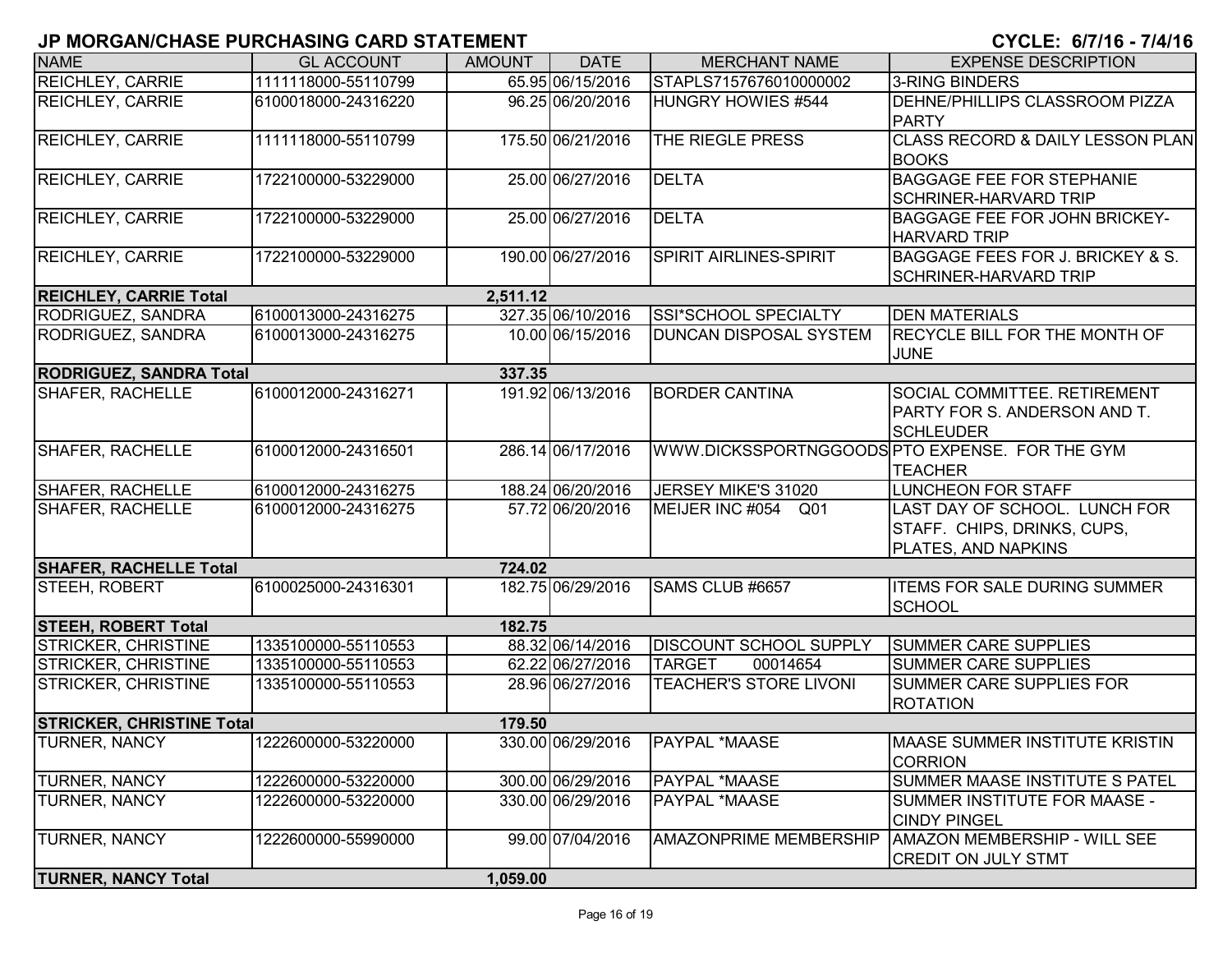| <b>NAME</b>                     | <b>GL ACCOUNT</b>   | <b>AMOUNT</b> | <b>DATE</b>         | <b>MERCHANT NAME</b>          | <b>EXPENSE DESCRIPTION</b>                                                               |
|---------------------------------|---------------------|---------------|---------------------|-------------------------------|------------------------------------------------------------------------------------------|
| <b>VALENTINE, CYNTHIA</b>       | 1127170000-55910000 |               | 60.20 06/22/2016    | STAPLS7158030358000001        | <b>OFFICE SUPPLIES</b>                                                                   |
| <b>VALENTINE, CYNTHIA</b>       | 1127170000-55910000 |               | 5.99 06/30/2016     | STAPLS7158030358000002        | <b>OFFICE SUPPLIES</b>                                                                   |
| <b>VALENTINE, CYNTHIA</b>       | 1127170000-53220000 |               | 195.30 07/04/2016   | <b>QUALITY INNS</b>           | <b>HOTEL FOR MECHANICS</b>                                                               |
|                                 |                     |               |                     |                               | <b>CONFERENCE</b>                                                                        |
| <b>VALENTINE, CYNTHIA Total</b> |                     | 261.49        |                     |                               |                                                                                          |
| <b>VUICHARD, TATIANA</b>        | 1331100000-55990000 |               | 94.95 06/07/2016    | <b>LEARNING A-Z, LLC</b>      | <b>ESL SUMMER SCHOOL READING</b><br><b>LIBRARY FOR STUDENTS</b>                          |
| <b>VUICHARD, TATIANA</b>        | 6100025000-24316301 |               | 10.35 06/08/2016    | KROGER #634                   | <b>SCHOOL/BUSINESS ADVISORY</b><br><b>COUNCIL BREAKFAST MEETING</b><br><b>SUPPLIES</b>   |
| <b>VUICHARD, TATIANA</b>        | 6100025000-24316301 |               | 29.80 06/08/2016    | SAMSCLUB #6657                | <b>SCHOOL/BUSINESS ADVISORY</b><br><b>COUNCIL BREAKFAST MEETING</b><br><b>SUPPLIES</b>   |
| <b>VUICHARD, TATIANA</b>        | 2332100000-53610000 |               | 6,211.76 06/10/2016 | <b>GRAND BLANC PRINTING</b>   | 2016 SUMMER BROCHURE PRINTING<br>FEE                                                     |
| <b>VUICHARD, TATIANA</b>        | 6100025000-24316301 |               | 189.43 06/13/2016   | <b>MARIA'S ITALIAN BAKERY</b> | <b>SCHOOL/BUSINESS ADVISORY</b><br><b>COUNCIL BREAKFAST</b>                              |
| <b>VUICHARD, TATIANA</b>        | 1331100000-55990000 |               | 236.43 06/15/2016   | STAPLS7157701330000001        | <b>PREK-8TH GRADE REFRESHER</b><br><b>SUMMER SCHOOL TEACHING</b><br><b>SUPPLIES</b>      |
| <b>VUICHARD, TATIANA</b>        | 6100025000-24316301 |               | 106.66 06/17/2016   | SAMS CLUB #6657               | <b>ADULT EDUCATION GRADUATION</b><br><b>SUPPLIES</b>                                     |
| <b>VUICHARD, TATIANA</b>        | 6100025000-24316301 |               | 111.35 06/20/2016   | <b>PARTY CITY</b>             | <b>ADULT EDUCATION GRADUATION</b><br><b>RECEPTION SUPPLIES</b>                           |
| <b>VUICHARD, TATIANA</b>        | 6100025000-24316301 |               | 26.50 06/20/2016    | THE FLOWER ALLEY              | <b>FLOWERS FOR ADULT ED GRADUATES</b>                                                    |
| <b>VUICHARD, TATIANA</b>        | 6100025000-24316301 |               | 15.42 06/21/2016    | SAMSCLUB #6657                | ADULT EDUCATION GRADUATION<br><b>RECEPTION SUPPLIES</b>                                  |
| <b>VUICHARD, TATIANA</b>        | 6100025000-24316301 |               | 174.80 06/22/2016   | <b>BUDDY'S PIZZA</b>          | <b>SUMMER SCHOOL TEACHER</b><br><b>ORIENTATION MEETING WITH LUNCH</b><br><b>PROVIDED</b> |
| <b>VUICHARD, TATIANA</b>        | 6100025000-24316301 |               | 29.94 06/22/2016    | GFS STORE #1985               | <b>SUMMER SCHOOL TEACHER</b><br>ORIENTATION MEETING/LUNCHEON<br><b>SUPPLIES</b>          |
| <b>VUICHARD, TATIANA</b>        | 1331100000-55990000 |               | 25.96 06/24/2016    | STAPLS7157701330000002        | SUMMER SCHOOL TEACHER SUPPLIES                                                           |
| <b>VUICHARD, TATIANA</b>        | 1331100000-55990000 |               | 39.39 06/27/2016    | STAPLS7157701330000003        | <b>SUMMER SCHOOL TEACHING</b><br><b>SUPPLIES</b>                                         |
| <b>VUICHARD, TATIANA</b>        | 2332100000-55990503 |               | 265.86 06/27/2016   | SWIMOUTLET.COM                | <b>LIFEGUARD SWIM SUITS</b>                                                              |
| <b>VUICHARD, TATIANA</b>        | 1331100000-55990000 |               | 72.29 06/29/2016    | <b>STAPLES</b><br>00115659    | SUMMER SCHOOL TEACHING<br><b>SUPPLIES</b>                                                |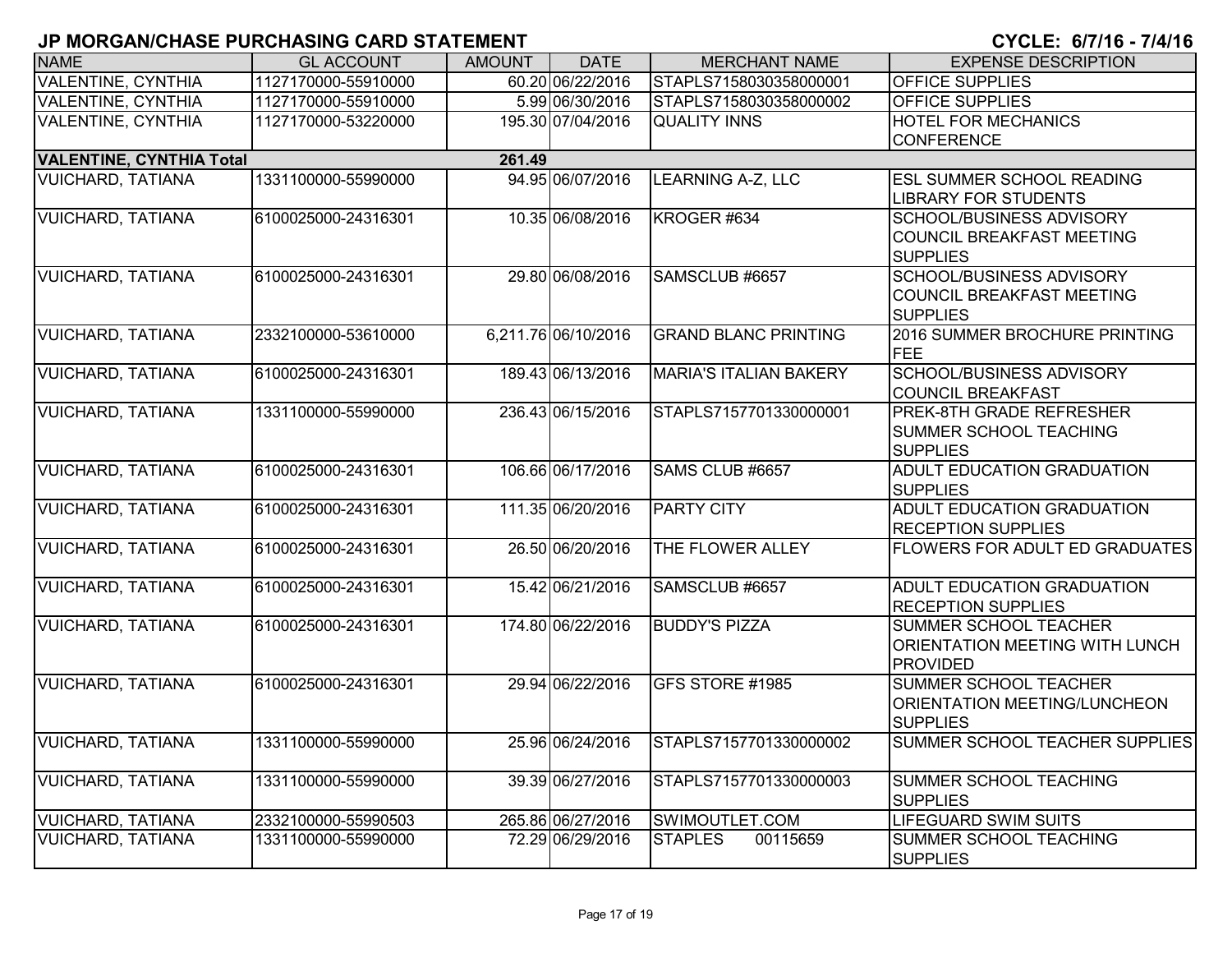| <b>NAME</b>                    | <b>GL ACCOUNT</b>   | <b>AMOUNT</b> | <b>DATE</b>         | <b>MERCHANT NAME</b>          | <b>EXPENSE DESCRIPTION</b>            |
|--------------------------------|---------------------|---------------|---------------------|-------------------------------|---------------------------------------|
| <b>VUICHARD, TATIANA</b>       | 2332100000-55990503 |               | 207.46 07/04/2016   | COTTAGE INN PIZZA - LI        | <b>CAMP INVENTION PIZZA LUNCHEON</b>  |
|                                |                     |               |                     |                               | <b>FOR CAMPERS</b>                    |
| <b>VUICHARD, TATIANA Total</b> |                     | 7,848.35      |                     |                               |                                       |
| <b>WARECK, MICHELE</b>         | 1111322000-55110713 |               | 27.85 06/08/2016    | <b>WAL-MART #2700</b>         | <b>HEALTH/PE SUPPLIES</b>             |
| <b>WARECK, MICHELE</b>         | 1111322000-55110713 |               | 295.44 06/10/2016   | <b>AMAZON MKTPLACE PMTS</b>   | <b>HEALTH/PE SUPPLIES</b>             |
| <b>WARECK, MICHELE</b>         | 1111322704-55110000 |               | 67.67 06/13/2016    | <b>AMAZON MKTPLACE PMTS</b>   | <b>AMAZON ORDER - MARKETING</b>       |
|                                |                     |               |                     |                               | <b>SUPPLIES</b>                       |
| <b>WARECK, MICHELE</b>         | 1111322712-55110000 |               | 164.77 06/13/2016   | <b>SCANTRON CORPORATION</b>   | <b>SCANTRON TESTING FORMS FOR</b>     |
|                                |                     |               |                     |                               | <b>FOREIGN LANGUAGE</b>               |
| <b>WARECK, MICHELE</b>         | 1111322704-55110000 |               | 286.15 06/13/2016   | STAPLS0146164982000001        | <b>BUSINESS/MARKETING CLASSROOM</b>   |
|                                |                     |               |                     |                               | <b>SUPPLIES</b>                       |
| <b>WARECK, MICHELE</b>         | 1111322000-55110702 |               | 195.87 06/14/2016   | <b>AMAZON MKTPLACE PMTS</b>   | <b>ART SUPPLIES</b>                   |
| <b>WARECK, MICHELE</b>         | 1111322706-55110000 |               | 36.84 06/14/2016    | SAMS CLUB #6657               | <b>COUNSELING SUPPLIES</b>            |
| <b>WARECK, MICHELE</b>         | 1111322000-57410000 |               | 45.00 06/14/2016    | SAMS CLUB #6657               | SAM'S CLUB MEMBERSHIP RENEWAL         |
|                                |                     |               |                     |                               |                                       |
| <b>WARECK, MICHELE</b>         | 1112722354-55110716 |               | 99.48 06/15/2016    | <b>AMAZON MKTPLACE PMTS</b>   | <b>GRAPHIC DESIGN CLASSROOM</b>       |
|                                |                     |               |                     |                               | <b>SUPPLIES</b>                       |
| <b>WARECK, MICHELE</b>         | 1111322706-55110000 |               | 29.99 06/15/2016    | <b>STAPLES</b><br>00115659    | <b>COUNSELING SUPPLIES</b>            |
| <b>WARECK, MICHELE</b>         | 6100022000-24316770 |               | 40.11 06/15/2016    | <b>VC FRESH MARKETPLACE</b>   | <b>END OF YEAR CELEBRATION</b>        |
| <b>WARECK, MICHELE</b>         | 1112722354-55110716 |               | 495.13 06/15/2016   | <b>WENSCOSIGNSUPPLY</b>       | <b>GRAPHIC DESIGN CLASSROOM</b>       |
|                                |                     |               |                     |                               | <b>SUPPLIES</b>                       |
| <b>WARECK, MICHELE</b>         | 6100022000-24316275 |               | 109.90 06/16/2016   | KROGER #632                   | <b>RETIREMENT GIFTS</b>               |
| <b>WARECK, MICHELE</b>         | 1111322000-55210799 |               | 144.80 06/16/2016   | PBD*CEE                       | <b>MISCELLANEOUS TEXTBOOKS</b>        |
| <b>WARECK, MICHELE</b>         | 6100022000-24316770 |               | 33.96 06/16/2016    | SAMSCLUB #6657                | <b>RETIREMENT GIFT BOUQUETS</b>       |
| <b>WARECK, MICHELE</b>         | 6100022000-24316275 |               | 60.00 06/16/2016    | 00014654<br><b>TARGET</b>     | END OF YEAR PAY IT FORWARD GIFT       |
|                                |                     |               |                     |                               | <b>CARDS</b>                          |
| <b>WARECK, MICHELE</b>         | 1111322000-55110726 |               | 1,036.00 06/16/2016 | <b>VERITIV</b>                | COPY PAPER FOR BUILDING               |
| <b>WARECK, MICHELE</b>         | 1111322000-55210799 |               | 1,203.75 06/17/2016 | IN *SUPERIOR TEXT, LLC        | <b>ENGLISH CLASSROOM BOOKS</b>        |
| <b>WARECK, MICHELE</b>         | 1124122000-55910000 |               | 47.77 06/17/2016    | <b>STAPLES</b><br>00115659    | COLORED COPY PAPER FOR OFFICE         |
| <b>WARECK, MICHELE</b>         | 1124122000-55910000 |               | 50.78 06/17/2016    | WM SUPERCENTER #2700          | <b>STORAGE SUPPLIES FOR OFFICE</b>    |
| <b>WARECK, MICHELE</b>         | 6100022000-24316130 |               | -83.52 06/20/2016   | <b>TRINITY COACH</b>          | <b>CREDIT FOR OVERCHARGE OF FIELD</b> |
|                                |                     |               |                     |                               | <b>TRIP</b>                           |
| <b>WARECK, MICHELE</b>         | 6100022000-24316136 |               | 1,315.00 06/23/2016 | AMNESTYUSA 2126334254         | DONATION FROM IB TALENT SHOW          |
| <b>WARECK, MICHELE</b>         | 1111322730-55110000 |               | 529.96 06/23/2016   | <b>DKC*DIGI KEY CORP</b>      | <b>SCIENCE SUPPLIES</b>               |
| <b>IWARECK. MICHELE</b>        | 6100022000-24316176 |               | 100.00 06/23/2016   | <b>DUNCAN DISPOSAL SYSTEM</b> | <b>PAYMENT OF RECYCLING SERVICES</b>  |
| <b>WARECK, MICHELE</b>         | 1124122000-55910000 |               | 11.43 06/24/2016    | WM SUPERCENTER #2700          | <b>OFFICE SUPPLIES</b>                |
| <b>WARECK, MICHELE</b>         | 1111322000-55110731 |               | 377.30 06/28/2016   | SAMS CLUB #6657               | SOCIAL STUDIES SUPPLIES               |
| <b>WARECK, MICHELE</b>         | 1111322730-55110000 |               | 271.00 06/29/2016   | <b>BIO RAD LABORATORIES</b>   | <b>SCIENCE SUPPLIES</b>               |
| <b>WARECK, MICHELE Total</b>   |                     | 6,992.43      |                     |                               |                                       |
| <b>WEBBER, RONALD</b>          | 1722100000-57910611 |               | 19.27 06/09/2016    | <b>MONROE BAKERY</b>          | DONUTS FOR NILTLET MEETINGS           |
| <b>WEBBER, RONALD</b>          | 1722100000-57910611 |               | 3.00 06/09/2016     | <b>PARKING LUKES</b>          | <b>PARKING</b>                        |
| <b>WEBBER, RONALD</b>          | 1722100000-57910611 |               | 15.18 06/22/2016    | <b>MONROE BAKERY</b>          | DONUTS FOR ATLAS WORK DAY             |